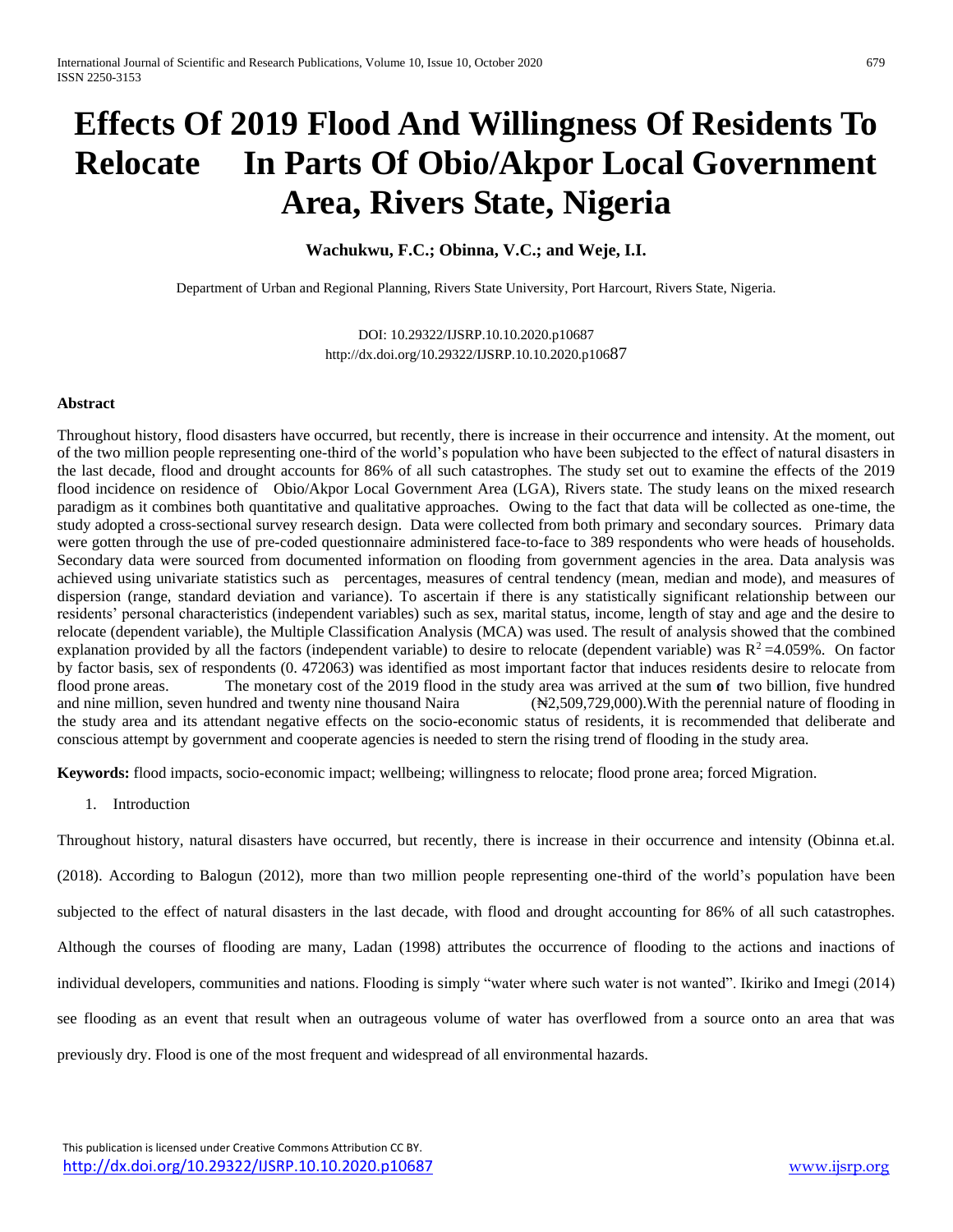Flood impacts negatively to the socio-economic wellbeing of its victims. It also constitute one of the greatest natural risks to sustainable development; it reduces the asset base of households, communities and societies through the destruction of standing crops, dwellings, infrastructure, machinery buildings, and loss of life (Ejizu, Eri, Oyedirim & Malizu, 2014).

Obio/Akpor is one of the Local Governments Areas (LGA) in Rivers State that is prone to flooding. Due to the low nature of settlements in Obio/Akpor LGA the area is prone to urban flooding that is usually triggered by heavy rainfall. No wonder the phrase "You need a canoe in your streets" is very common in some settlements in the study area. The implication is that some streets are not accessible during flood months (July-October), some inhabitants even abandon their residential area; health facilities and educational facilities are not accessible and means of livelihood are disrupted.

Inspite of the flood prediction alert by Nigerian Meteorological Agency, residents in the study area have continued to suffer from the devastating effects of flood. The sad reality is that flooding has become an inevitable phenomenon in the study area that residents must learn to live with. Though the incidence of flooding is almost an annual event, the 2019 flooding was chosen for this study due to the need to quantitatively determine the actual impact on the residents of the study area.

Our surmise is that if a flood event is isolated, it makes the mechanism of its occurrence and quantification easily understood, while measures aimed at ameliorating flood impacts can be advanced before, during and after flood events.

In the absence of coordinated response to flooding, reactions to flood incidence either at the central or state level has been so much reactive in the form of provision of relief materials to victims in some cases. Again, is the fact that little is known on while residents of flood area will usually remain without a relocation pl an. The concern here is why are flood victims in the area adamant of relocating to non-flood safe areas? Does the personal characteristics of one affects ones tendency to relocate from flood areas? This is the crux of the present study is to objectively quantify the monetary cost of the 2019 flood with a view to highlighting the

#### **2. Study Area**

Obio/Akpor is one of the 23 LGAs in Rivers State, Nigeria. It situates on Latitudes  $4^045'N$  and  $4^060'N$  and Longitudes  $6^050'E$  and 8º00'E Obio/Akpor lies about 66km from the Atlantic Ocean (Wokocha, 2015) (figures 1). The location attribute of the study area as a lowland area predisposes it to constant flooding with attendant environmental and health consequences on the residents of the area. Geologically, Obio/Akpor LGA is made up of basically alluvial sedimentary basin and basement complex. Due to high rainfall, the soil in the area is usually sandy or sandy loamy. It is always leached, underlain by a layer of impervious pan (Eludoyin, Wokocha and Ayolagha, 2011).

There are basically three types of soil in the study area namely: (1) fluvial marine and marine sediments. (2) alluvial soils of the mangrove swamps and (3) sandy loams and fresh water brown loams (Ayo *et al*, 2017). According to Alaminiokuma and Ofuyah

factors that influence residents' choice of relocating from flood areas in the study area.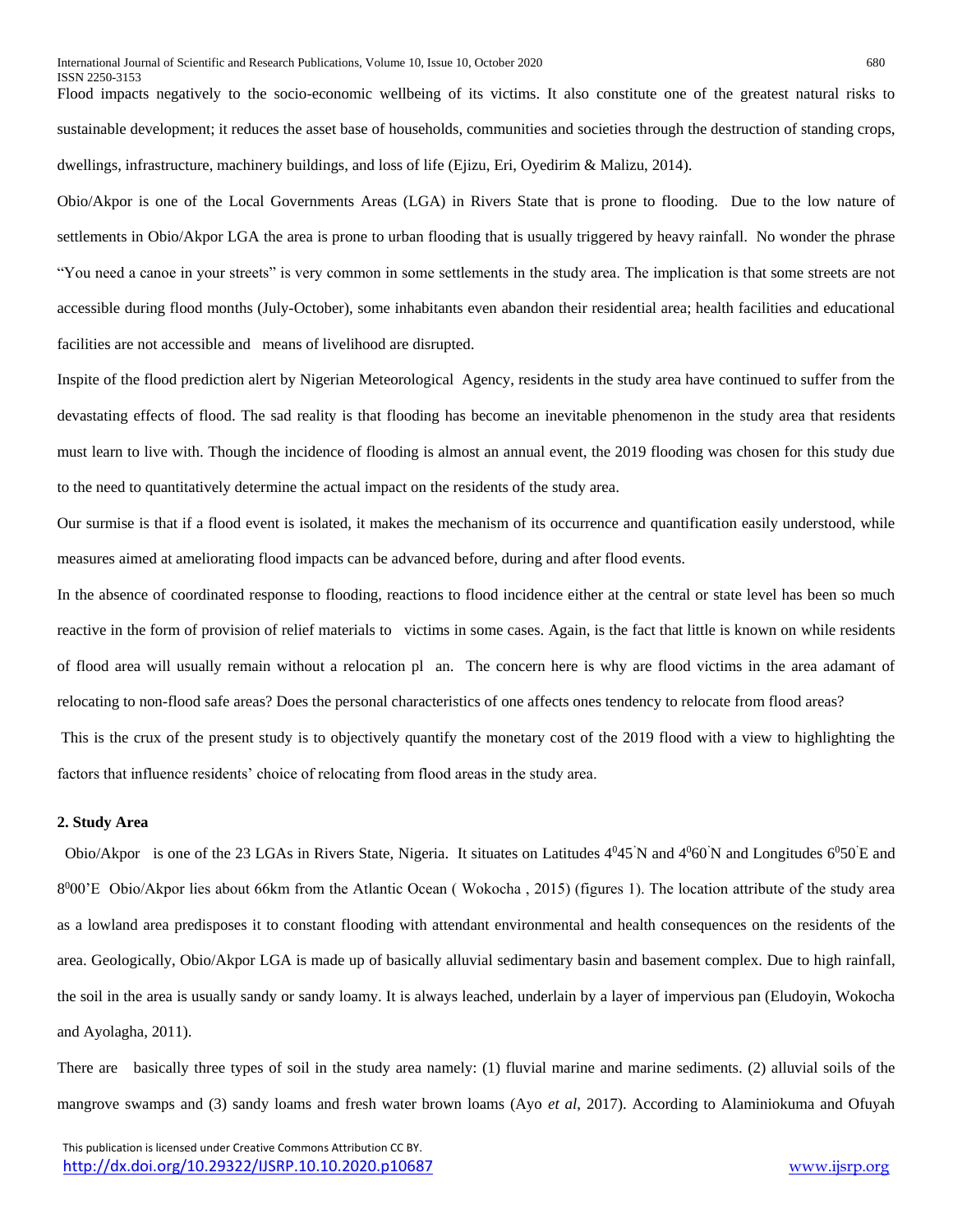ISSN 2250-3153 (2017), Obio/Akpor has a very thick vegetation cover which in a way enhances loss of water by evaporation, especially through the stomata. It is generally a low land area. Egwuogu et al (2016) describe the study area as having an average elevation between 20 metres and 30 metres above sea level.

. The climate of Obio/Apkor is under the influence of both the South-West and North-East winds. The South-West wind brings wetness to the study area. It starts from the month of February to November which we can term the region's rainy season. The North-East trade wind brings about dry season; it passes through Saharan desert from the month of November to February (Ayo *et al*, 2017). The study area has nine months of rainy season and three months of dry season. It has an average of 2500mm and 330 days of rain fall (Mamman, Oyebanji and Peters, 2000 and Ayo *et al*, 2017).



## **Fig 1: Rivers State showing Obio/Akpor Local Government Area and Flood Prone Settlements**

 This publication is licensed under Creative Commons Attribution CC BY. <http://dx.doi.org/10.29322/IJSRP.10.10.2020.p10687> [www.ijsrp.org](http://ijsrp.org/) Source: Egwuogu et al, (2016) ,GoogleEarth, (2019)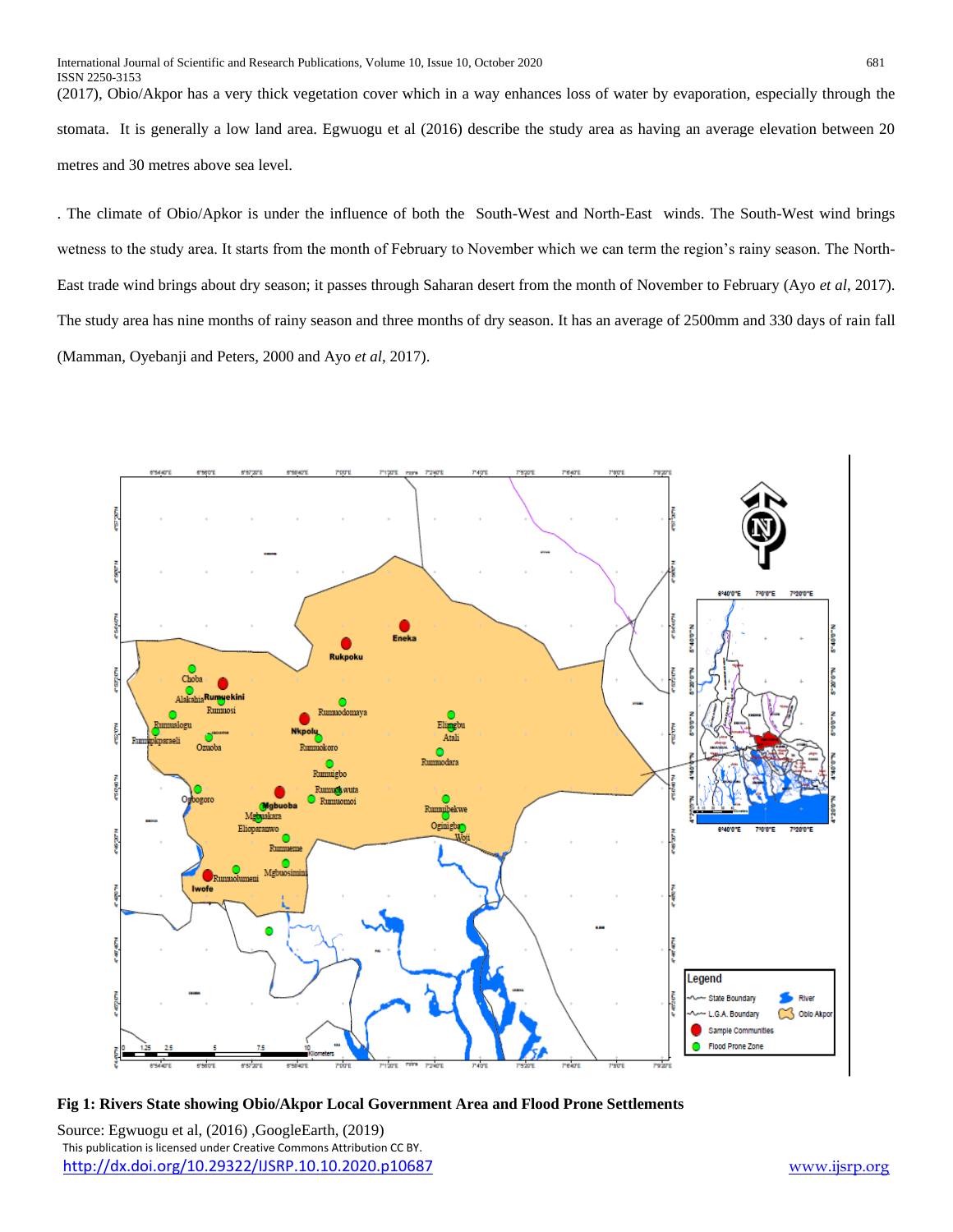### **3. Methods and materials**

The study leans on the mixed research paradigm as it combines both quantitative and qualitative approaches. The quantitative aspects seeks to objectively determine the actual cost of the 2019 flood on residents of the study area while the qualitative aspect of the study sought to subjectively examine the impact of 2019 flooding and willingness of residents in flood prone area in Obio/Apkor LGA to relocate to safe areas.

Owing to the fact that data will be collected as one-time, the study will adopt a cross-sectional survey research design (Cook and Campbell, 1979). Data were collected from both primary and secondary sources. Primary data were gotten from via the use of precoded questionnaire administered face-to-face to 389 respondents who were heads of households. Secondary data were sourced from documented information on flooding from government agencies in the area.

The target population for this study consists of all households in the twenty nine (29) flood prone communities identified by

Egwuogu, Okeke, Emenike and Abayomi(2016) in Obio/Akpor local LGA.

Multistage sampling technique was the basis for sample selection as each community served as primary sampling unit (PSU). The sampling stages are as follow:

**Stage 1**: The study area is made up of 29 communities and 20% of them were selected for intensive study, yielding six (6) communities for the survey.

**Stage 2**: identification of number of house hold in the six selected communities that came up to 13,571 households in the six sampled communities,

The selection of respondents was done using systematic random sampling; a probability sampling method (Kish, 1965). To achieve this, one elementary unit is taken as a starting point and subsequent samples was picked at every 44<sup>th</sup> term.

 The population of each community was used to determine the number of respondents from each selected community as shown in table 1

Data analysis was achieved using univariate statistics such as percentages, measures of central tendency (mean, median and mode), and measures of dispersion (range, standard deviation and variance).

To ascertain if there is any statistically significant relationship between our residents' personal characteristics (independent variables) such as sex, marital status, income , length of stay and age and the desire to relocate (dependent variable), the multiple Classification analysis (MCA), a multiple regression technique was used (Andrews, Morgan, Sonquist and Klem, 1973).

Mathematically, MCA is given as:

Yij.........n = Y + a<sup>i</sup> + b<sup>j</sup> +.......eij.......n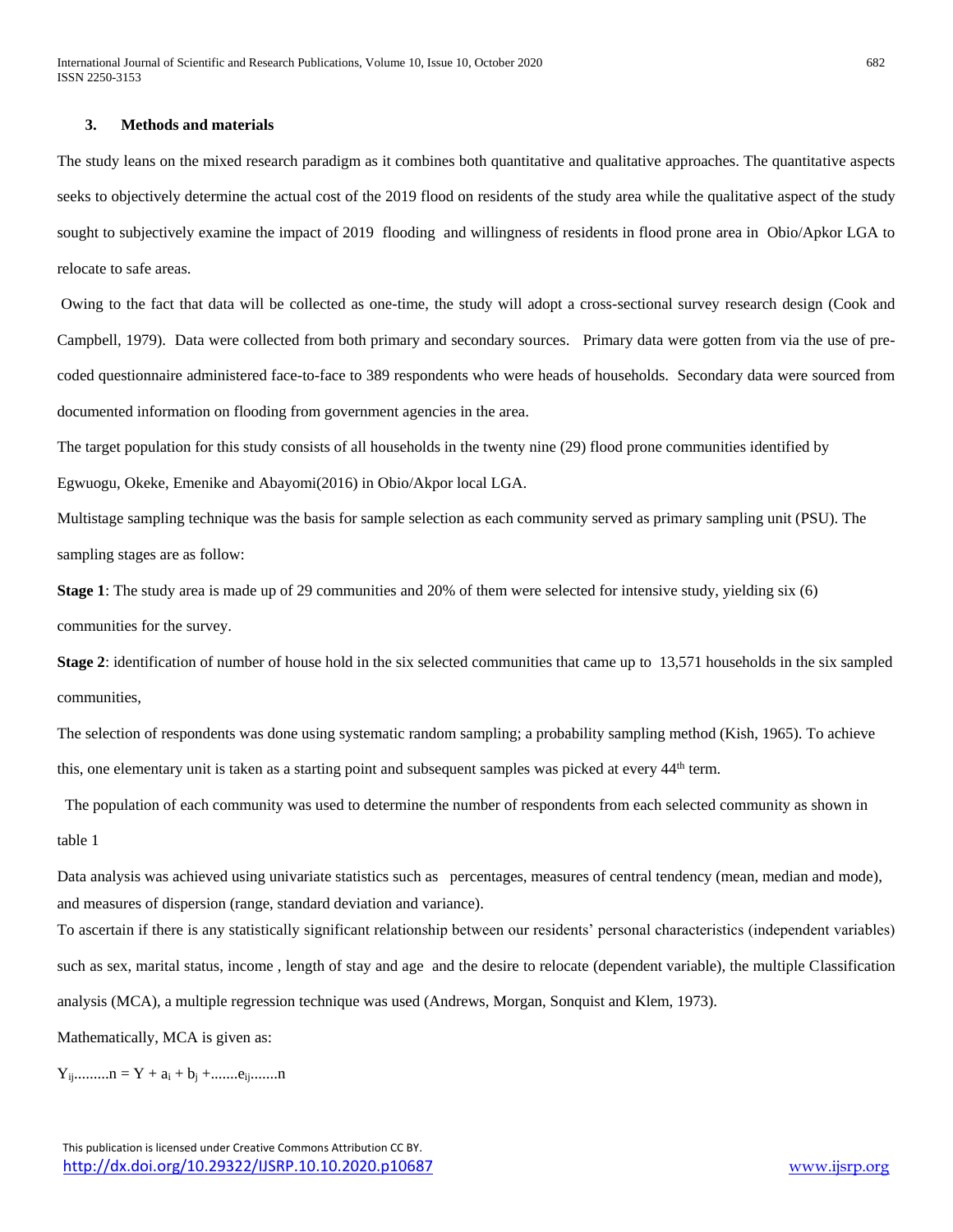International Journal of Scientific and Research Publications, Volume 10, Issue 10, October 2020 683 ISSN 2250-3153

Where  $y_{ij}$ ....n = The score (on the dependent variables) of individual n who falls in category i of prediction A, category j of prediction

B etc.

 $Y = Grand$  mean of the dependent variable

 $a_i$  = The "effect" of membership in the i<sup>th</sup> category of prediction A

 $b_i$  = the effect of membership in the j<sup>th</sup> category of prediction B

 $e_{ij}$ ....n = error term for the individual.

To appreciate the results of this study, data were presented in pictorial formats through the use of tables and graphs

# **4. Table 1: Determination of sample size for the study**

| S/No           | <b>Sampled</b>     | <b>1991 Population</b> | $*$ *2020  | **Number<br>of    | **Number of H/H |
|----------------|--------------------|------------------------|------------|-------------------|-----------------|
|                | <b>Communities</b> |                        | Population | <b>Households</b> | selected<br>per |
|                |                    |                        |            |                   | community       |
| $\mathbf{1}$   | Rumuekini          | 5,080                  | 16,750     | 3,350             | 96              |
| $\overline{2}$ | Rukpoku            | 4,689                  | 15,461     | 3,092             | 89              |
| 3              | Eneka              | 6,229                  | 20,539     | 4,108             | 118             |
| $\overline{4}$ | Nkpolu             | 1,660                  | 5.474      | 1,095             | 31              |
| 5              | Mgbuoba            | 2,308                  | 7,610      | 1,522             | 44              |
| 6              | Iwofe              | 613                    | 2,021      | 404               | 11              |
|                | <b>Total</b>       | 20,579                 | 67,855     | 13,571            | 389             |

Source: Rivers State Ministry of Budget & Economic Planning(2003)

\*\* Researcher's computation (2020)

## **5 Conceptual Orientation/Review of literature**

## **5.1 The Concept of Flood**

Flood is an old phenomenon; it is the overflow of water on land that is not normally covered by water. However, mere overflow of water on land that is not normally covered by water cannot be termed a significant flood unless such overflow endangers land areas used by wildlife or man for habitation, socio-economic infrastructure, agriculture, livestock maintenance, mineral exploitation and exploration facilities (Fubara, 2014). Flood is the result of excessive quantity of water from either run off or underground sources which spread beyond the banks of stream channel (Gobo & Abam, 2014). Flooding is one of the major natural disasters that have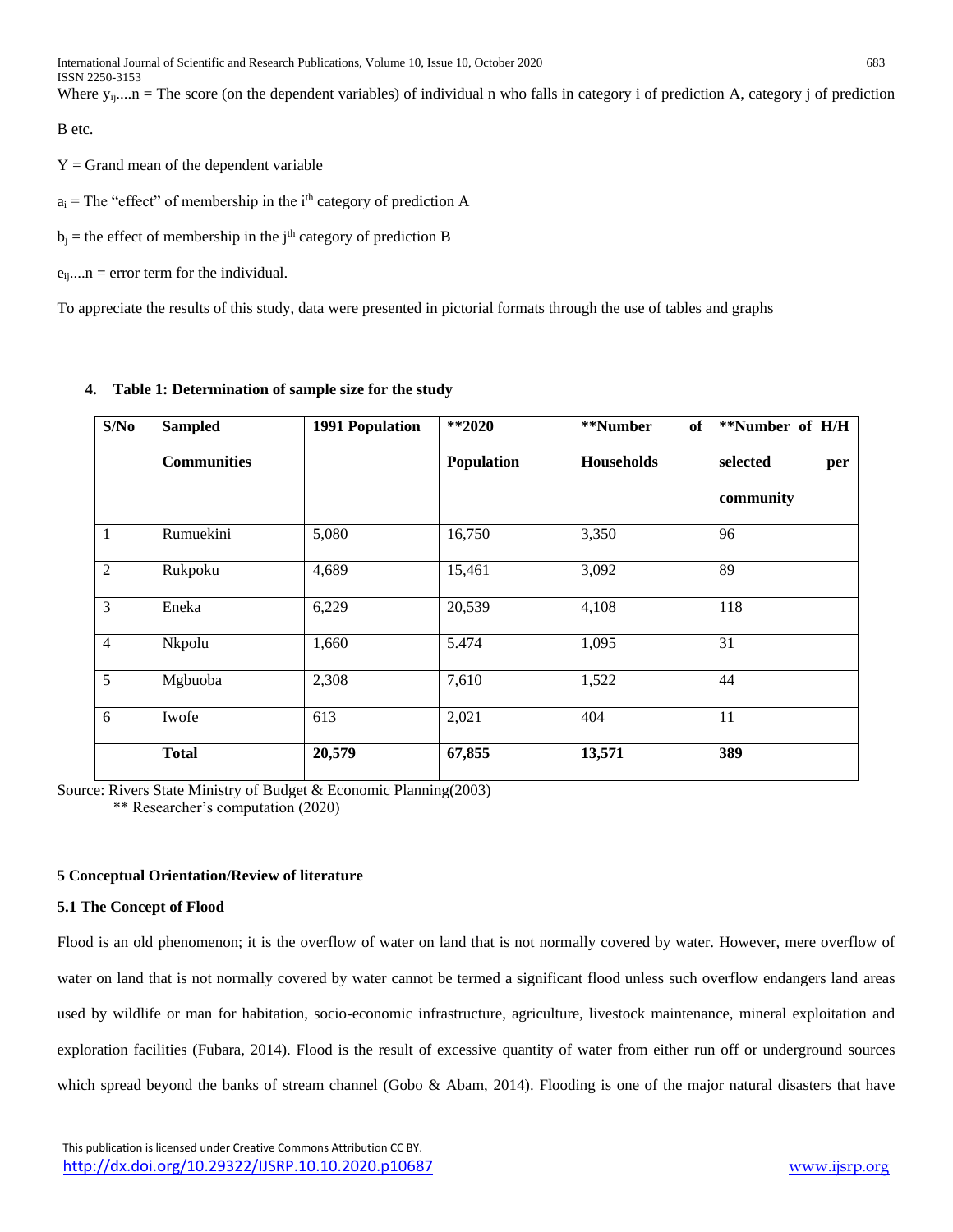become something of serious concern in recent decades. It is estimated that 75% of the world's population lived in settlements threatened by flood and other natural disasters (Gobo & Abam, 2014).

## **5.1.2 Causes of Flood**

There are various causes of flooding. Kakulu and Brisibe (2014) made it clear that low lying areas are prone to inundation. Imegi *et al* (2014) grouped the causes into two, namely: natural causes and man-made causes. Man-made causes of flood includeblockage of drainage or absence of drainage, burning of fossil fuels, lack of town planning, subsidence, river dumping, poor road network and construction of dams. The natural causes of flood include the greenhouse effect, climate change, river overflow, hurricane, tornadoes, monsoon rains and moon phases (Imegi *et al*, 2014

## **5.1.3 Impact of Flooding**

The mention of flooding gives many people the impression that the impacts are always negative. In fact, flooding has both negative and positive impacts. Some authors have discussed the negative impacts while some have discussed the positive ones.

Barinweni et al (2002) categorically stated that flooding causes lots of damages to property, public health and local biodiversity. Flooding is associated with rapid runoff which causes soil erosion and destruction of spawning grounds for aquatic life. When flood is intense and lasts for a very long time, it causes traffic congestion in areas with low elevated road ways, it also affects agricultural activities thereby threatening national food security. Floods can interfere with the drainage system and various land uses. Flood causes damage to urban and rural infrastructure such as public buildings and hydroelectric/thermal power stations which in turn leads to huge financial losses and chaos, thereby aggravating the existing security challenge. Ekenem et al (2014) made it clear that flooding can result in loss of livelihood, production and other prolonged economic impacts which can force the affected populace to migrate or be displaced.

 According to Obinna et al (2014), flood damage can be categorized firstly as direct and indirect; secondly as tangible and intangible. Direct flood damage involves harm caused as a result of immediate physical contact of flood water with humans, property and the environment, while indirect flood damage involves loss of production of businesses as a result of the flood (Obinna et al, 2014). Tangible damages are those damages that can be specified in monetary terms while intangible damages are those damages that cannot be specified in monetary terms (Obinna, et al, 2014).

Writing on impact of flooding among residents located along the Taylor Creek in Orashi region, Rivers state, Nigeria, Obinna et.al. (2018) observed that constant flooding of the area afacts social and economic environment of people of the area as it destroys agricultural farmland as well as seeds stored for replanting; that eventually culminate into a decline in food production; loss of income for many in the affected communities.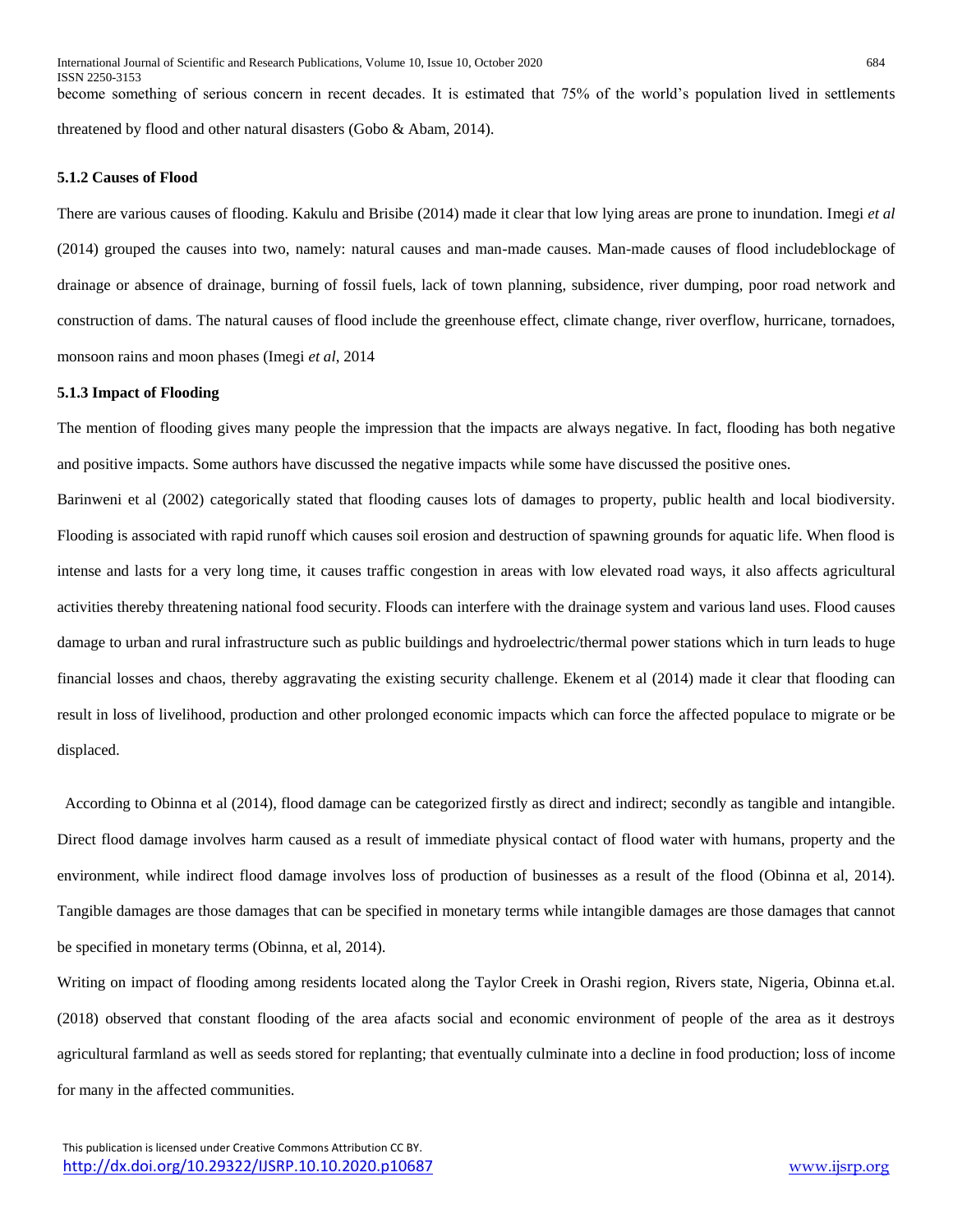There appears to be some positive impacts of flooding. Backinsal (1966) and Chisolm (1979) asserted that flooding can lead to development of settlement, and in most cases the settlements originate by the riverside. Robinson (1979) supports such assertion by saying that flooding has enhanced the existence and development of agricultural settlements and development of cities right from ancient times. Further remark by Robinson (1979) is that the earliest towns appear to have grown up in the great river low lands of the near and middle east and that the idea of city life spread from ancient Egypt and Mesopotamia through the Mediterranean Sea of which the flooding of associated rivers were very helpful. Faniran and Jeje (1983) hold the view that even in non-deltaic environment, observable morphological features like those found between Aboh and Samabiri in the lower Niger and those along river Amazon and its tributaries can equally occur as a result of flooding to develop settlements and support their inhabitants. . Oyebande (2014) agrees that flood is not just negative natural phenomenon that we should do our utmost to control, flood waters are very important for many ecosystems if they are well contained and managed, floods are natural phenomenon which form part of the natural regime of the river.

#### **5.2 The Concept of Forced Migration**

 The International Organization for Migration (2017) defined forced migrants as any person migrating to escape persecution, conflict, repression, natural and human-made disasters, ecological degradation, or other situations that endanger their lives, freedom or livelihood. Forced migration can be termed movement of people displaced by conflicts, environmental disasters, chemical or nuclear disasters, famine or development projects. Castles(2005) includes refugees, asylum seekers, internally displaced persons, protracted refugee situations, returnees, those displaced as a result of Development, environmental issues, disasters andtrafficked people as forced migrants.

A theory of forced migration would encompass a multiplicity of factors at various scales in the region of origin, along itineraries of flight, in the region of destination as well as global level. Worthy of note is the fact that all migrations involve choices and constraints. Even those fleeing for a reason are in need of protection and have degree of knowledge about where they go and how they travel (Piguet, 2017). Forced migration is an important aspect of social change. It is inevitably related to change which is often acute and disruptive (Eastmond, 2015). Displacement or forced migration affects core issues such as livelihood, kinship, social, political and cultural factors, which gives coherence and predictability to everyday life.

Causes of forced migration can be grouped into three categories, namely:

- Conflict-induced migration which occurs when people are forced to flee their homes as a result of armed conflict.
- $\bullet$  Development induced migration which occurs when people are compelled to move as a result of policies and projects implemented to advance development effort.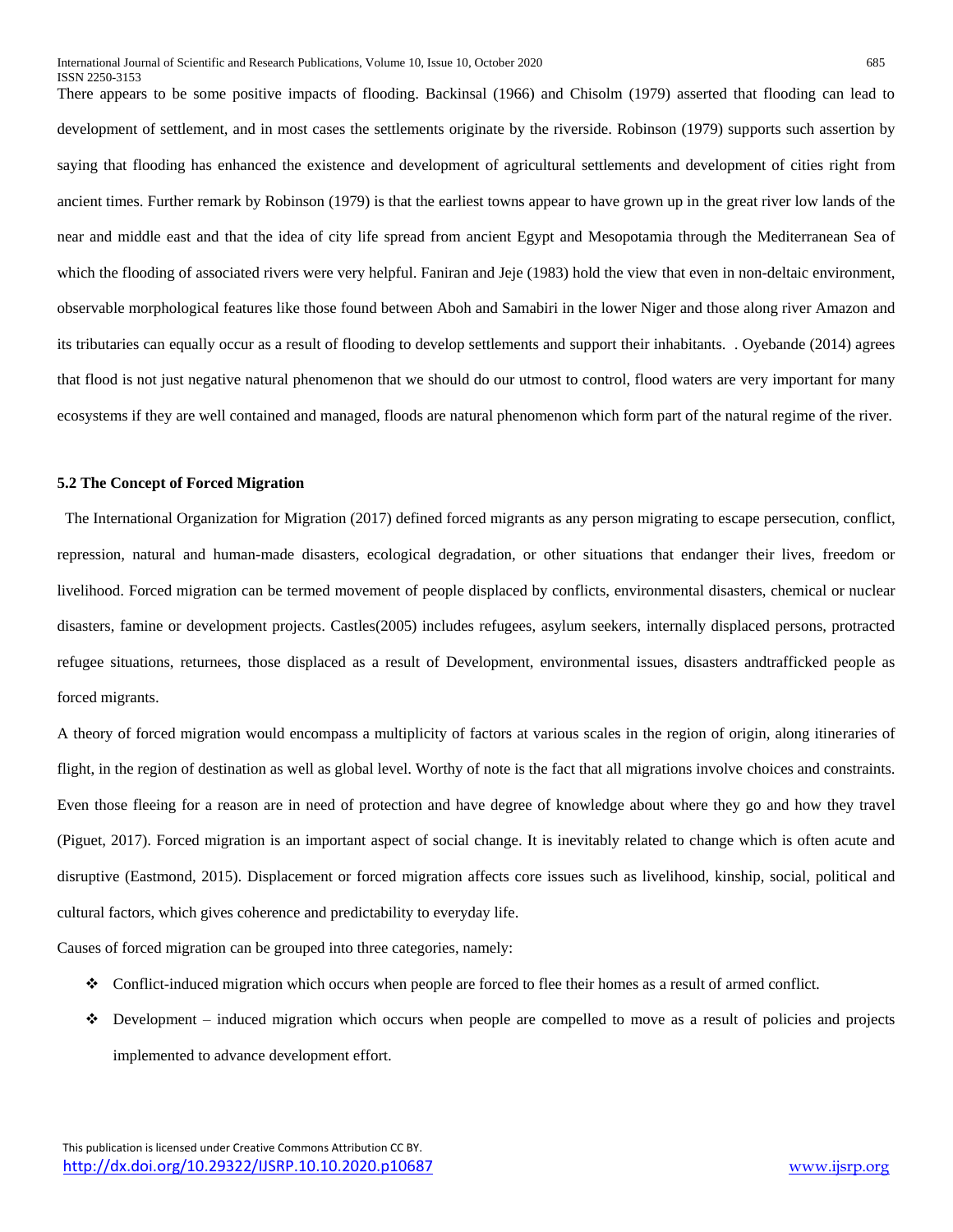$\bullet$  Disaster – induced migration which occurs when are displaced as a result of natural events such as floods, volcanoes, landslides, earthquakes; environmental change such as deforestation, desertification, land degradation, global warming; and human – made disasters such as industrial accidents, radioactivity etc (Easmond, 2015).

## **7. Results and Discussion**

## **7.1: Socio-economic Characteristics of Respondents**

Figure 3 shows the percentage distribution of respondents' gender. Male accounted for 61.7% of respondents, while female accounted for 38.3%. in terms of age The modal age brackets were  $31 - 40$  years and  $20 - 30$  years, accounting for 39.9% and 38.3%, respectively. **(**Figure 4.)

Most respondents in the study locations were married (54.4%). Single respondents accounted for 41.8% of the distribution (Fig.5). The modal age category was "5-9 years", accounting for 11% of the entire distribution. For the female, the modal age category was "5-9 years", accounting for 6% of males, while for the female it was "25-29 years", accounting for 5.5% of males. Those aged less than 15 years accounted for 26.5% of the distribution. Those of retirement age "60 years and above" accounted for 12.9%. The active working population accounted for 60.6% of the distribution.( Figure 6)

Household members who have "Completed Secondary School" accounted for 31.6% and those who have "Completed Tertiary School" accounted for 20.2%. This implies that over 50% of household members in the study locations had minimum of Secondary education (Table 2).

With respect to employment status of household members 49.7% of house hold members are under various forms of employment while 47.5% are unemployed. Furthermore, there were more unemployed females (52.1%) than males (43.6%). Those who are retired and full-time housewives accounted for 1.4% respectively. (table 3)

## **Table 2: Percentage Distribution of Education of Household Members**

| S/N | Level                        | Male |               | Female |               | Total |               |
|-----|------------------------------|------|---------------|--------|---------------|-------|---------------|
|     |                              | N    | $\frac{6}{6}$ | N      | $\frac{0}{0}$ | N     | $\frac{0}{0}$ |
| 1   | No formal education          | 36   | 5.2           | 35     | 5.2           | 71    | 5.2           |
| 2   | Pre-primary education        | 41   | 5.9           | 56     | 8.3           | 97    | 7.1           |
| 3   | Primary school (uncompleted) | 78   | 11.2          | 60     | 9.0           | 138   | 10.1          |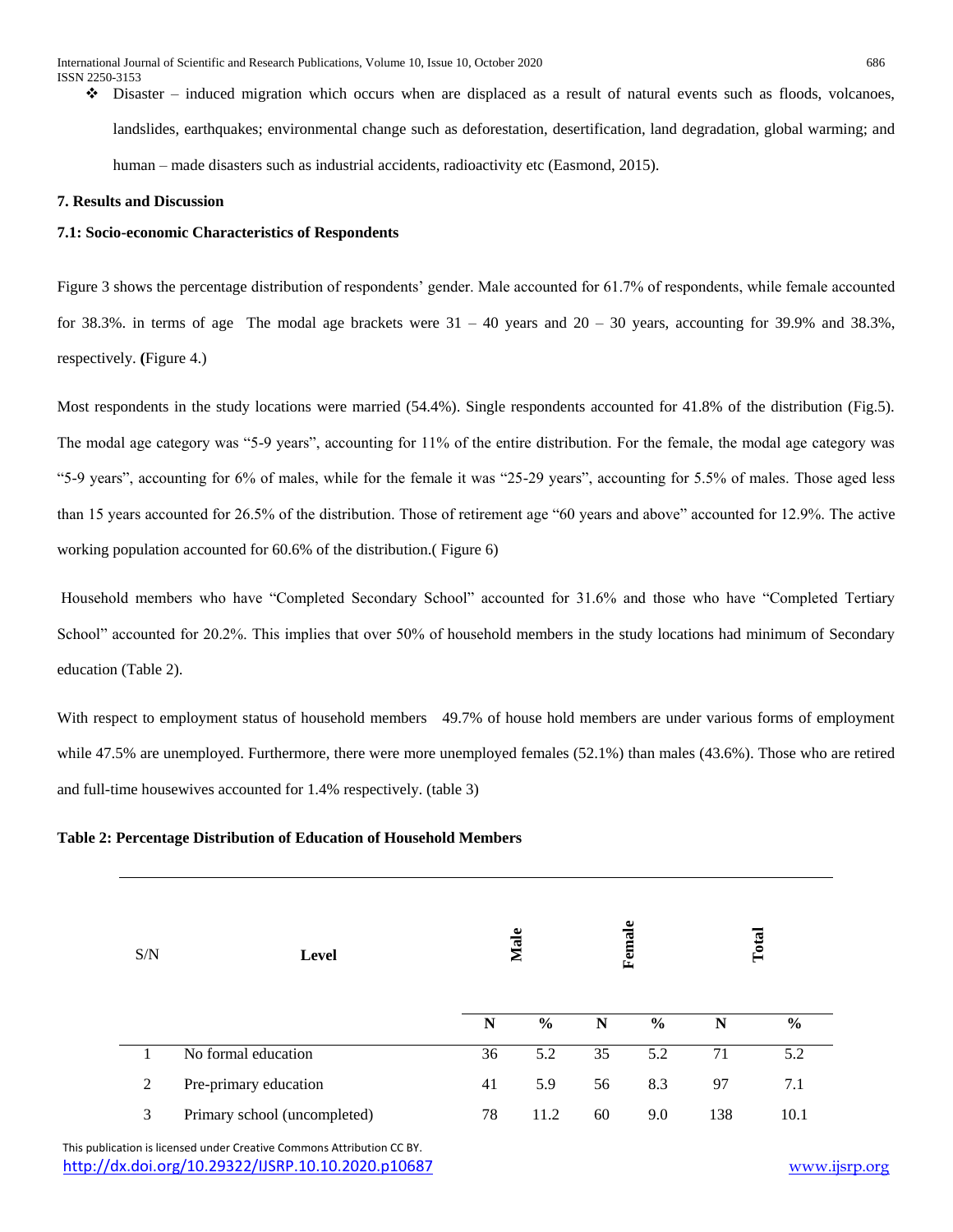International Journal of Scientific and Research Publications, Volume 10, Issue 10, October 2020 687 ISSN 2250-31

|         | <b>Total</b>                   | 695 | 100  | 676 | 100  | 1,371 | <b>100</b> |
|---------|--------------------------------|-----|------|-----|------|-------|------------|
| 8       | Tertiary School (Completed)    | 157 | 22.6 | 120 | 17.7 | 277   | 20.2       |
|         | Tertiary School (Uncompleted)  | 61  | 8.8  | 76  | 11.2 | 137   | 10.0       |
| 6       | Secondary school (completed)   | 210 | 30.2 | 224 | 33.1 | 434   | 31.6       |
| 5.      | Secondary school (uncompleted) | 84  | 12.1 | 86  | 12.7 | 170   | 12.4       |
| 53<br>4 | Primary school (completed)     | 28  | 4.0  | 19  | 2.8  | 47    | 3.4        |

(Source: Author's Field Survey, June 2020)

# **Table 3: Percentage Distribution of Employment Status of Household Members**

| S/N            | <b>Status</b>        | Male             |                  |     | Female        |       | Total         |
|----------------|----------------------|------------------|------------------|-----|---------------|-------|---------------|
|                |                      | N                | $\frac{0}{0}$    | N   | $\frac{0}{0}$ | N     | $\frac{0}{0}$ |
| $\mathbf{1}$   | Employed             | 367              | 54.2             | 258 | 44.4          | 625   | 49.7          |
| $\overline{2}$ | Unemployed           | 295              | 43.6             | 303 | 52.1          | 598   | 47.5          |
| 3              | Retired              | 15               | 2.2              | 3   | 0.5           | 18    | 1.4           |
| $\overline{4}$ | Full-time House Wife | $\boldsymbol{0}$ | $\boldsymbol{0}$ | 17  | 3.0           | 17    | 1.4           |
|                |                      |                  |                  |     |               |       |               |
|                | <b>Total</b>         | 677              | 100              | 581 | 100           | 1,258 | 100           |

Source: Author's Field Survey, (2020)

 $\overline{\phantom{0}}$ 



# **Fig.3: Percentage Distribution of Respondents' Gender**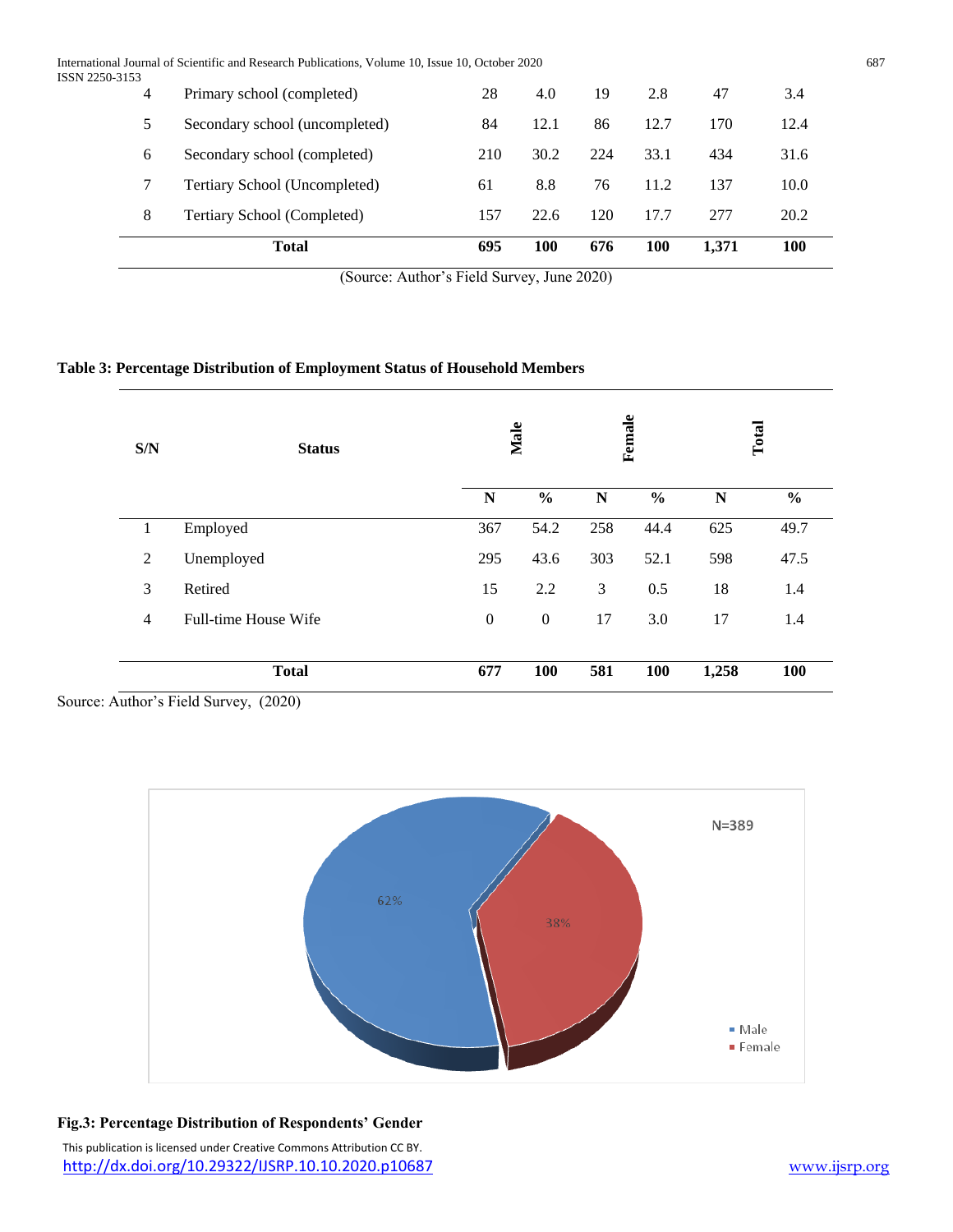

# **Figure 4: Percentage Distribution of Age Brackets of Respondents**





# **Figure 5: Percentage Distribution of Marital Status of Respondents**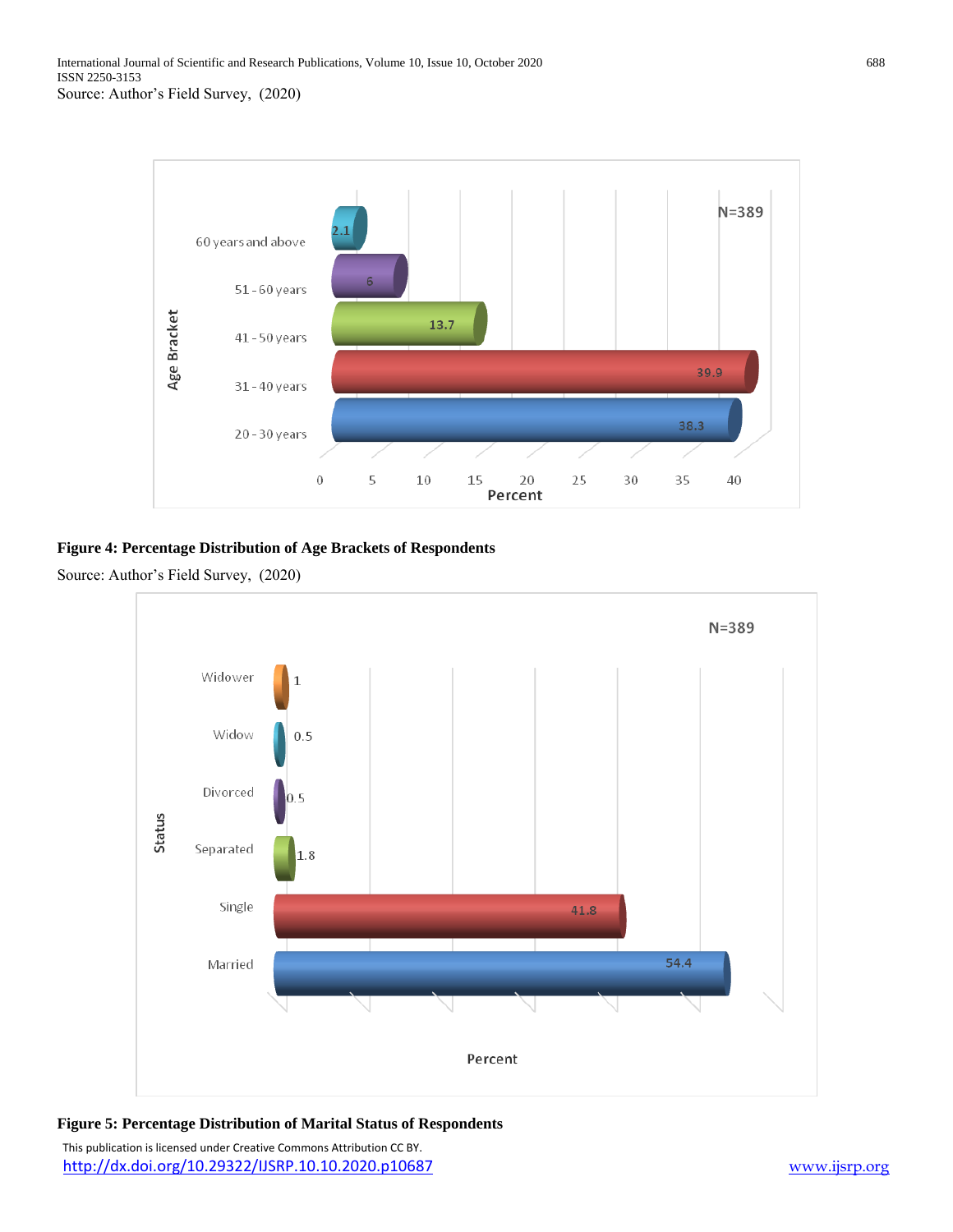

**Figure 6: Percentage Distribution of Age/Sex of Respondents**

Source: Author's Field Survey, (2020)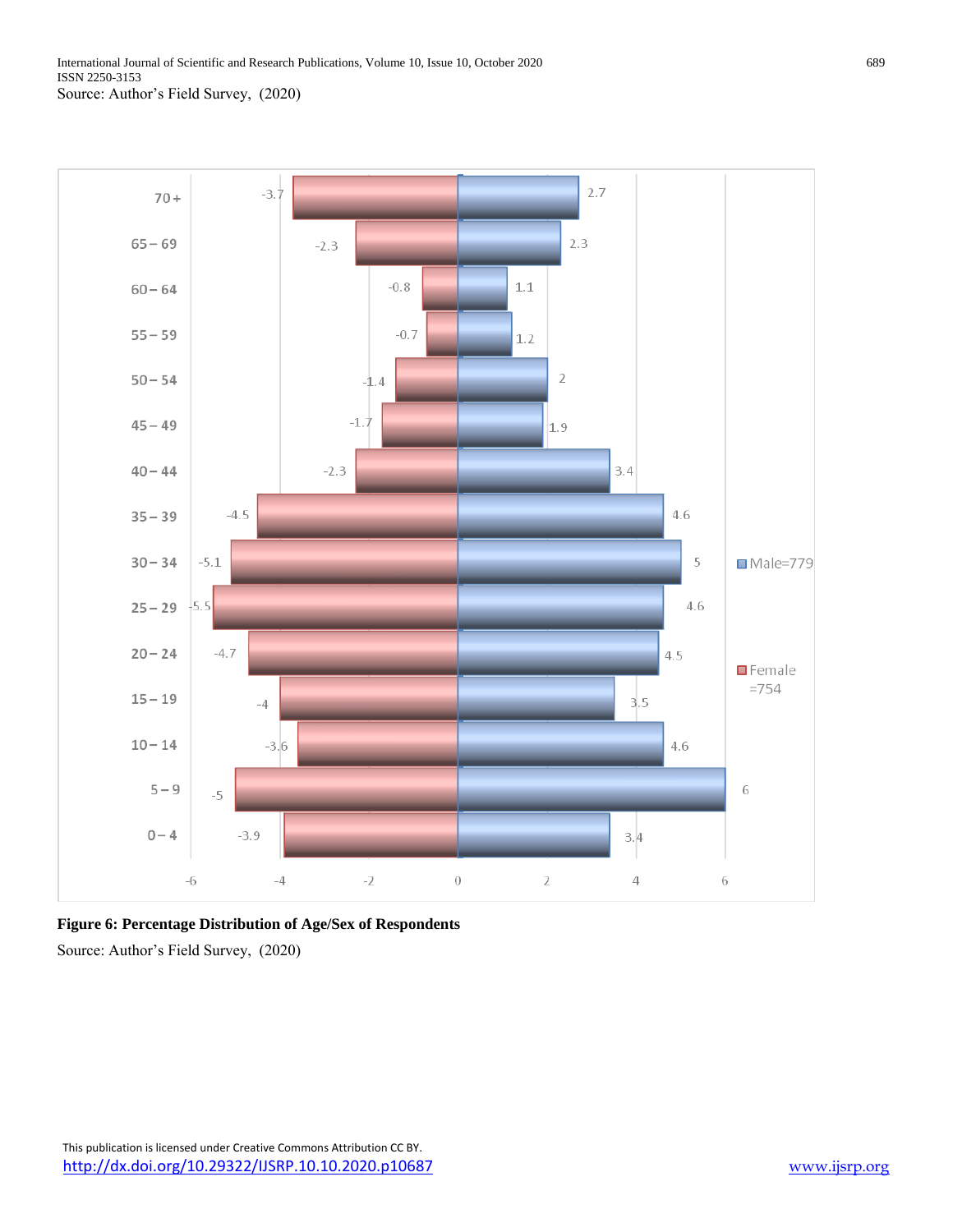Table 4 shows the likely causes of flooding in the study areas. Respondents were asked to state the most likely cause of flooding in their settlements. The modal cause opined by respondents was "No drainage facility", accounting for 44.2% of the distribution. The next most likely cause was "Blockage of waterways", accounting for 25.8%. Other likely causes of flooding stated by respondents were "rise in sea levels" and "absence of large canals".

## **Table 4: Causes of Flooding**

| S/N            | Cause                      | N   | $\frac{6}{9}$ |
|----------------|----------------------------|-----|---------------|
| -1             | No drainage facility       | 171 | 44.2          |
| 2              | Blockage of waterways      | 100 | 25.8          |
| 3              | The area is low-lying      | 47  | 12.1          |
| $\overline{4}$ | Excessive rainfall         | 59  | 15.2          |
| 5              | Inadequate drains          | 8   | 2.1           |
| 6              | Wrong channelling of water | 2   | 0.5           |
| <b>Total</b>   |                            | 387 | 100           |

# **Source: Author's Field Survey, (2020)**

Respondents were asked if they suffered losses during flooding. The modal answer was "No" accounting for 59.1%. Those who said they suffered loss accounted for 40.9% of the distribution.

Furthermore, respondents were asked to state what kind of losses they suffered. Table 5 presents their responses. The modal response for the first, second and third mentions were, "Household Items" (47.9%), "Car Damage" (25.8%) and "Business Decline" (22.6%).

| S/N | <b>Type</b>     | First | ب.<br>a.      | Second | <b>Mention</b><br>◚ | Third | lention<br>◚  |
|-----|-----------------|-------|---------------|--------|---------------------|-------|---------------|
|     |                 | N     | $\frac{6}{9}$ |        | $\frac{6}{6}$       | N     | $\frac{6}{6}$ |
|     | Household Items | 70    | 47.9          | 8      | 12.9                |       | 3.2           |

## **Table 5: Percentage Distribution of Type of Losses Suffered in the Settlement**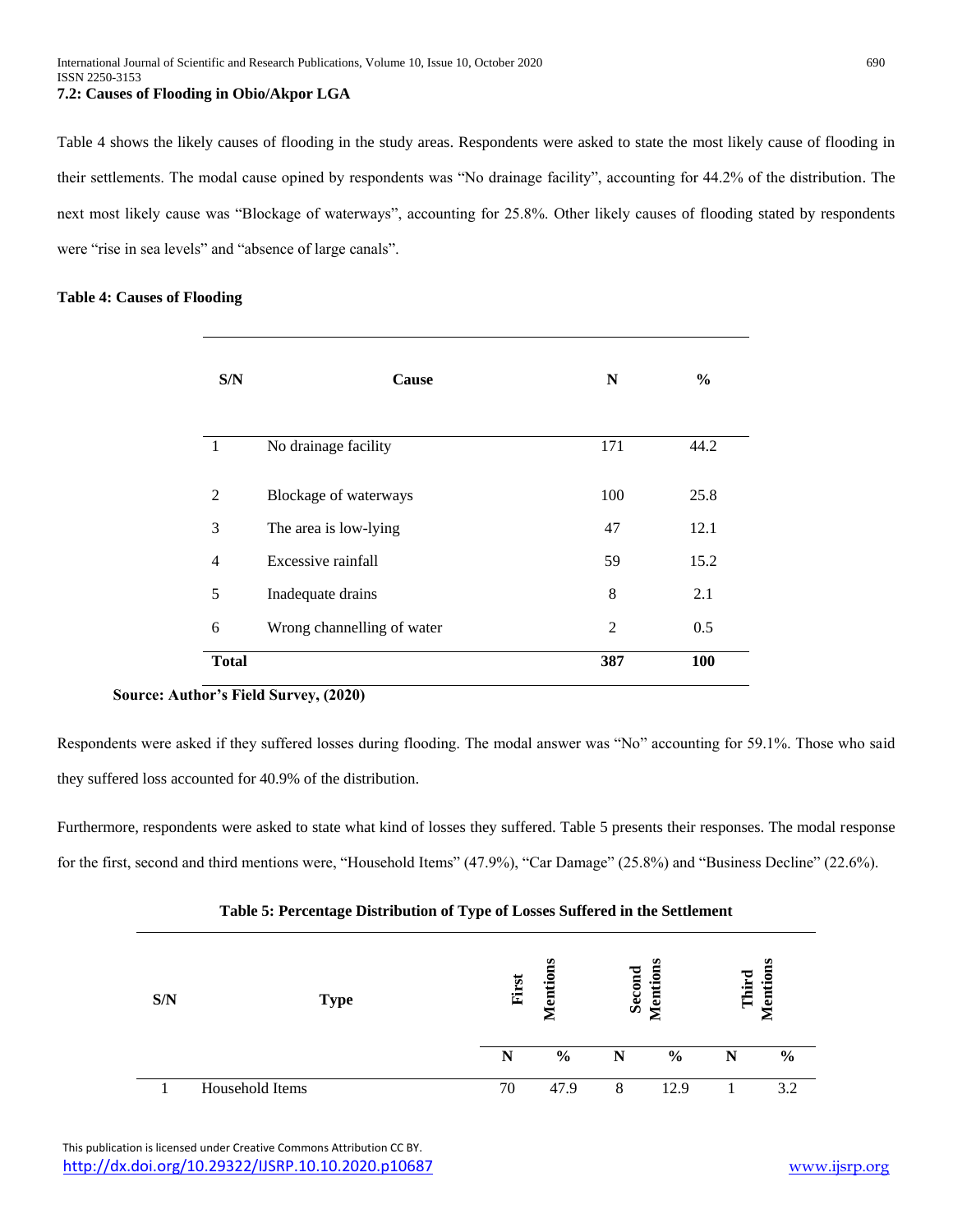International Journal of Scientific and Research Publications, Volume 10, Issue 10, October 2020 691 ISSN 2250-31

|                      | <b>Total</b>                    | 146              | <b>100</b>       | 62               | <b>100</b>       | 31               | <b>100</b>       |
|----------------------|---------------------------------|------------------|------------------|------------------|------------------|------------------|------------------|
| 15                   | Furniture                       | $\mathbf{1}$     | $0.7\,$          | $\boldsymbol{0}$ | $\boldsymbol{0}$ | $\boldsymbol{0}$ | $\boldsymbol{0}$ |
| 14                   | Documents/stationaries          | $\sqrt{2}$       | 1.4              | $\boldsymbol{0}$ | $\boldsymbol{0}$ | $\boldsymbol{0}$ | $\boldsymbol{0}$ |
| 13                   | Agricultural loss               | 3                | 2.1              | $\sqrt{2}$       | 3.2              | $\boldsymbol{0}$ | $\boldsymbol{0}$ |
| 12                   | Food Items                      | $\mathbf{1}$     | $0.7\,$          | $\mathbf{1}$     | 1.6              | $\mathbf{1}$     | 3.2              |
| $11\,$               | Livestock                       | $\mathbf{1}$     | 0.7              | $\boldsymbol{0}$ | $\boldsymbol{0}$ | $\boldsymbol{0}$ | $\boldsymbol{0}$ |
| $10\,$               | Crops                           | $\mathbf{1}$     | $0.7\,$          | $\boldsymbol{0}$ | $\boldsymbol{0}$ | $\boldsymbol{0}$ | $\boldsymbol{0}$ |
| $\overline{9}$       | Clothes damaged due to dampness | $\mathbf{1}$     | $0.7\,$          | $\boldsymbol{0}$ | $\boldsymbol{0}$ | $\overline{c}$   | 6.5              |
| $8\,$                | <b>Building</b>                 | $\sqrt{2}$       | 1.4              | $1\,$            | 1.6              | 3                | 9.7              |
| $\boldsymbol{7}$     | <b>Business decline</b>         | $\overline{7}$   | 4.8              | 5                | 8.1              | $\tau$           | 22.6             |
| $\sqrt{6}$           | Tenants relocating              | $\boldsymbol{0}$ | $\boldsymbol{0}$ | $\overline{4}$   | 6.5              | $\mathfrak{Z}$   | 9.7              |
| 5                    | Money                           | 15               | 10.3             | $\overline{4}$   | 6.5              | $\mathbf{1}$     | 3.2              |
| $\overline{4}$       | Personal Effects                | 16               | 11.0             | 13               | 21.0             | $\sqrt{6}$       | 19.4             |
| 3                    | Electronics                     | 11               | $7.5$            | 8                | 12.9             | 5                | 16.1             |
| 53<br>$\overline{2}$ | Car damage                      | 15               | 10.3             | 16               | 25.8             | $\sqrt{2}$       | 6.5              |

Source: Author's Field Survey, (2020)

# **7.3: Assistance received During Flooding Events**

Respondents were asked if they received any assistance from any agency during flooding. The modal response was "Churches" and "NGOs", representing 56% and 19.3%, respectively. Table 6 shows the distribution.

| S/N | <b>Agency</b>             | N  | $\frac{6}{9}$ |
|-----|---------------------------|----|---------------|
|     | <b>Federal Government</b> | 5  | 4.6           |
| 2   | <b>State Government</b>   | 10 | 9.2           |
| 3   | <b>Local Government</b>   | 3  | 2.8           |

# **Table 6: Agency that Assisted During Flooding**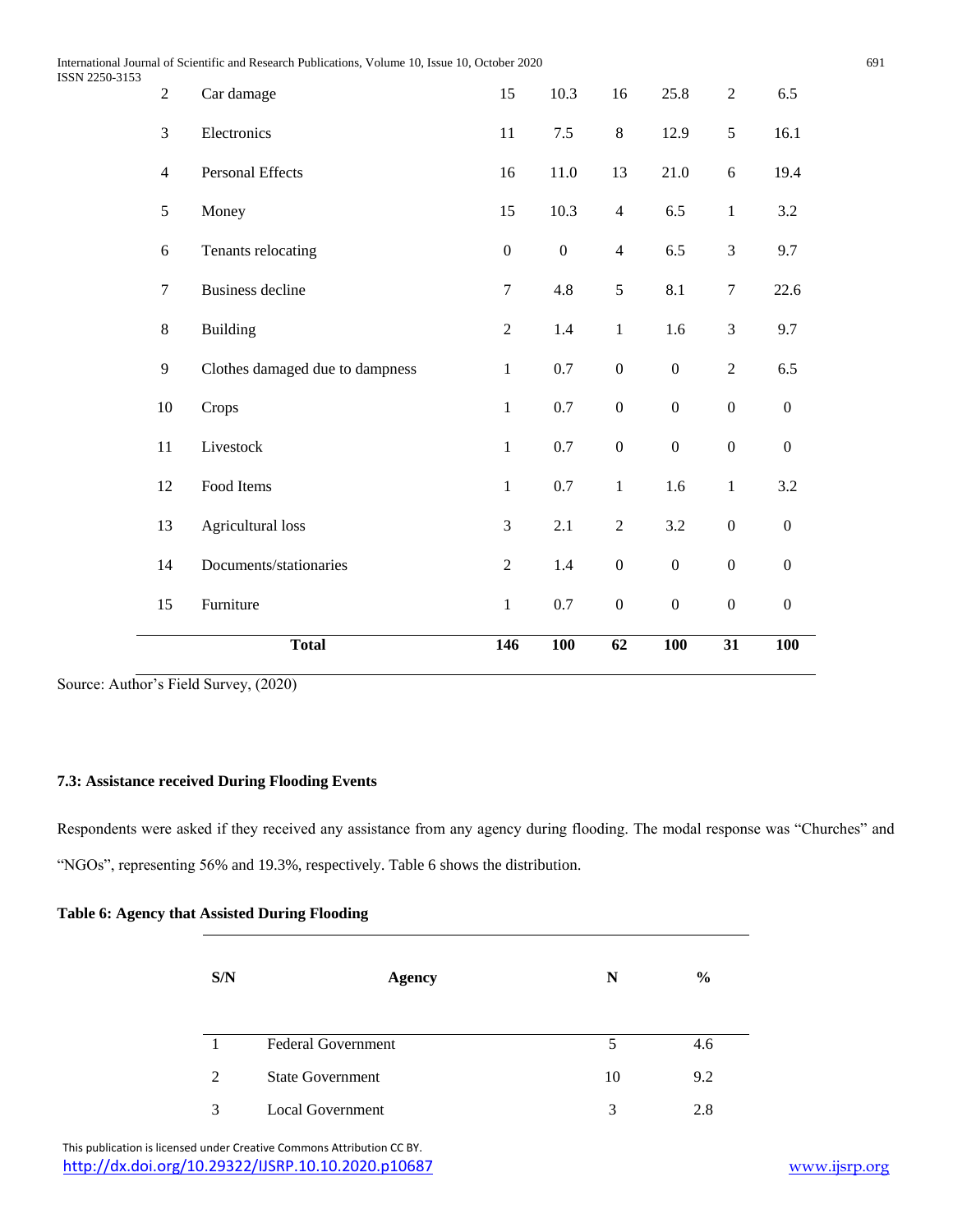| 4 | <b>Multinational Companies</b> | 1   | 0.9        |
|---|--------------------------------|-----|------------|
| 5 | NGOs                           | 21  | 19.3       |
| 6 | <b>Private Firms</b>           | 8   | 7.3        |
|   | Churches                       | 61  | 56.0       |
|   | <b>Total</b>                   | 243 | <b>100</b> |

Source: Author's Field Survey, ( 2020)

# **7.4: Monetary cost of 2019 flood Damage**

Attempt was made to quantify the actual damages suffered by respondents in monetary terms in the six communities studied. The inventory of items lost during the 2019 flood in all the communities in the study area was made. Attempt was made to estimate their cost price of each using current price for each item (appendix 1). From the calculations, the cost of damages suffered by residents in the 2019 flood amounted to two billion, five hundred and nine million, seven hundred and twenty nine thousand Naira ( ₦2,509,729,000) during 2019 flood.

## **7.5: Flood Impact and Desire to Relocate**

To statistically determine there is significant relationship between individual personal characteristics such as Sex of Respondents, marital status, income, age bracket and length of stay (independent variable) and desire to relocate (dependent variable), the Multiple Classification Analysis (MCA) was carried out and the results is as shown in table 7. From the table, the combined explanation provided by all the factors to desire to relocate is  $R^2 = 4.059\%$ . On a factor by factor basis, sex of respondents (0.472063) was identified as most important factor that induces residents desire to relocate from flood prone areas.

What can be gleaned from the result of our analysis made above is the fact that the presence of more males (65%) and married population (married 54.4%) in the study make movement by way of relocation a difficult task. Decision to move among the male gender with families is not usually made in a hurry as it involves more logistics to effect compared to the single households.

| $(1)$ and $(1)$ and $(2)$ and $(3)$ and $(4)$ and $(5)$ and $(7)$ and $(8)$ and $(1)$ and $(1)$ and $(1)$ and $(2)$ and $(3)$ and $(4)$ and $(5)$ and $(6)$ and $(7)$ and $(8)$ and $(9)$ and $(1)$ and $(1)$ and $(1)$ and |     |             |  |  |  |  |  |
|-----------------------------------------------------------------------------------------------------------------------------------------------------------------------------------------------------------------------------|-----|-------------|--|--|--|--|--|
| <b>Predictors</b>                                                                                                                                                                                                           | Eta | <b>Beta</b> |  |  |  |  |  |
|                                                                                                                                                                                                                             |     |             |  |  |  |  |  |
|                                                                                                                                                                                                                             |     |             |  |  |  |  |  |
|                                                                                                                                                                                                                             |     |             |  |  |  |  |  |

## **Table 7: Predicting Desire to Relocate Using Perception of Flood Effects (Multiple Classification Analysis, N=389)**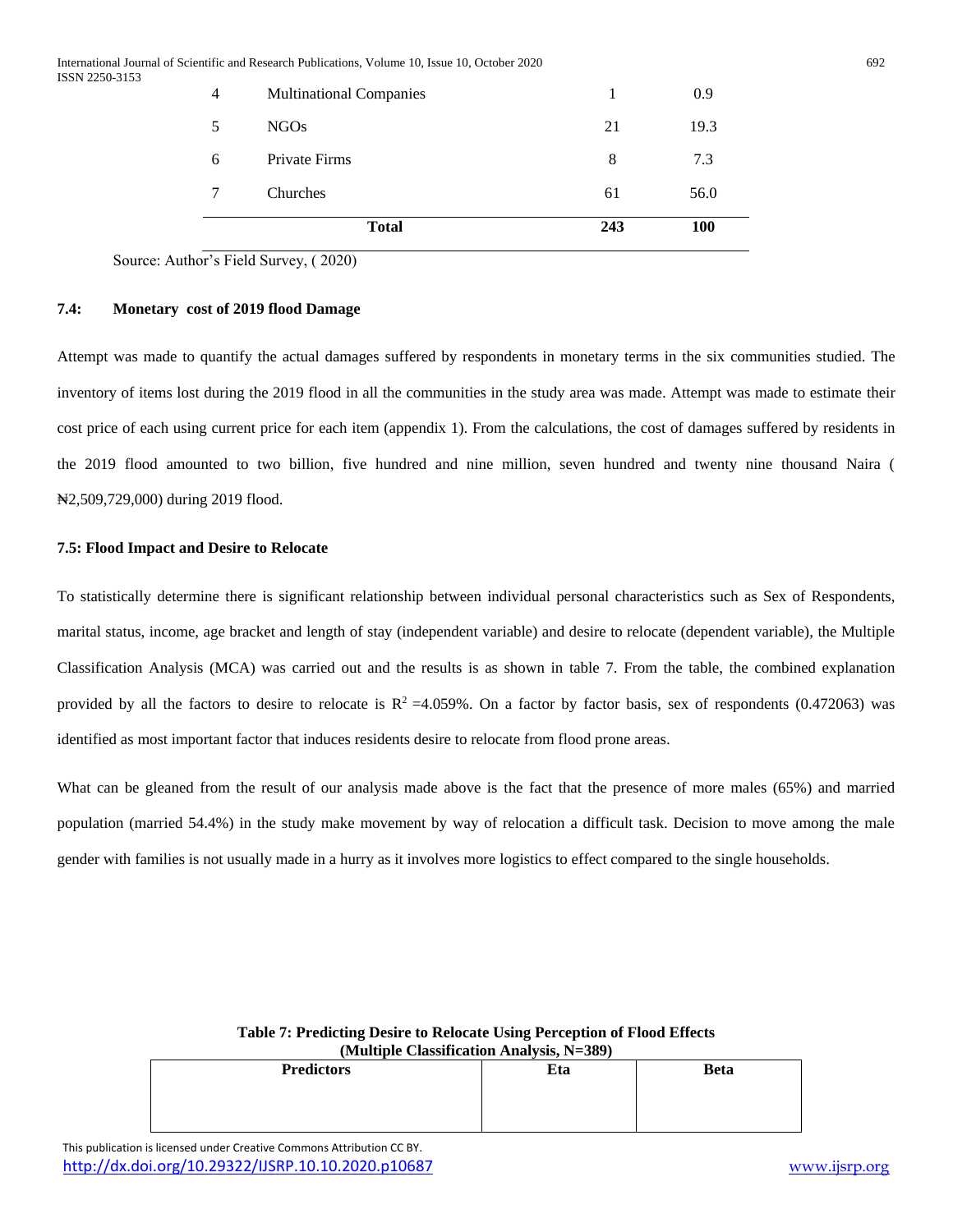International Journal of Scientific and Research Publications, Volume 10, Issue 10, October 2020 693 ISSN 2250-3153

| Sex of Respondents                   | 0.371880 | $0.472063*$ |  |  |  |
|--------------------------------------|----------|-------------|--|--|--|
| <b>Marital Status</b>                | 0.150254 | 0.194098    |  |  |  |
| Income                               | 0.140131 | 0.180070    |  |  |  |
| Length of Stay                       | 0.165482 | 0.159187    |  |  |  |
| Age Bracket                          | 0.114584 | 0.145100    |  |  |  |
| Variance Explained $(R^2) = 4.059\%$ |          |             |  |  |  |

\* Most important predictor

Source: Author's Field Survey, (2020)

## **8. Conclusion and Recommendations**

Flooding in urban areas constitutes a major public health emergency. Rapid urbanization and pressure on land in the study area has led to extension of development even in areas that are flood prone. The matter is made worse given the uncoordinated nature of these development that further heightens the problem of flooding with attendant negative consequences. In the absence of coordinated response to flooding, reactions to flood incidence either at the central or state level has been so much reactive in the form of provision of relief materials to victims in some cases. The research found that the 2019 flood impacted on residents' sources of livelihood leading to impoverishment and relocation for some. The estimated monetary cost of the 2019 flood for communities studied was over Two Billion Naira. Lack of drainage facilities, blockage of water ways and heavy rains are the primary causes of flooding incidences in the study area.

Given the negative impacts of flooding on residents, it was observed that victims of flood are unwilling to relocate to safe areas. The reason may not be unconnected to the very high cost of land and harsh economic realities in the area. All these make relocation to non-flood areas difficult.

The study recommends both structural and non-structural methods of flood management to deal with annual flooding in the area. There should be construction of concrete drainage channels in Obio/Akpor so as to channel waters into the natural drains such as New Calabar River and the Bight of Bonny.

Further study is required to identify all buildings in core flood plains by relevant government agencies with a view to carrying out demolition exercise after property owners have been duly compensated. Strict enforcement of development control measures is also needed to ensure that buildings, once demolished are not re-erected in the flood plains. This will reduce the impact of flood incidence and usher a new lease of life for residents in the area.

## **References**

Abowei, J.F.N.; Ezekiel, E.N.; Hassan, U. (2012): *Effects of Water Pollution on Phytoplankton Species Composition in Koluama Area, Niger Delta, Nigeria*. Institute of Pollution Studies, Rivers State University of Science and technology, Port Harcourt, Nigeria.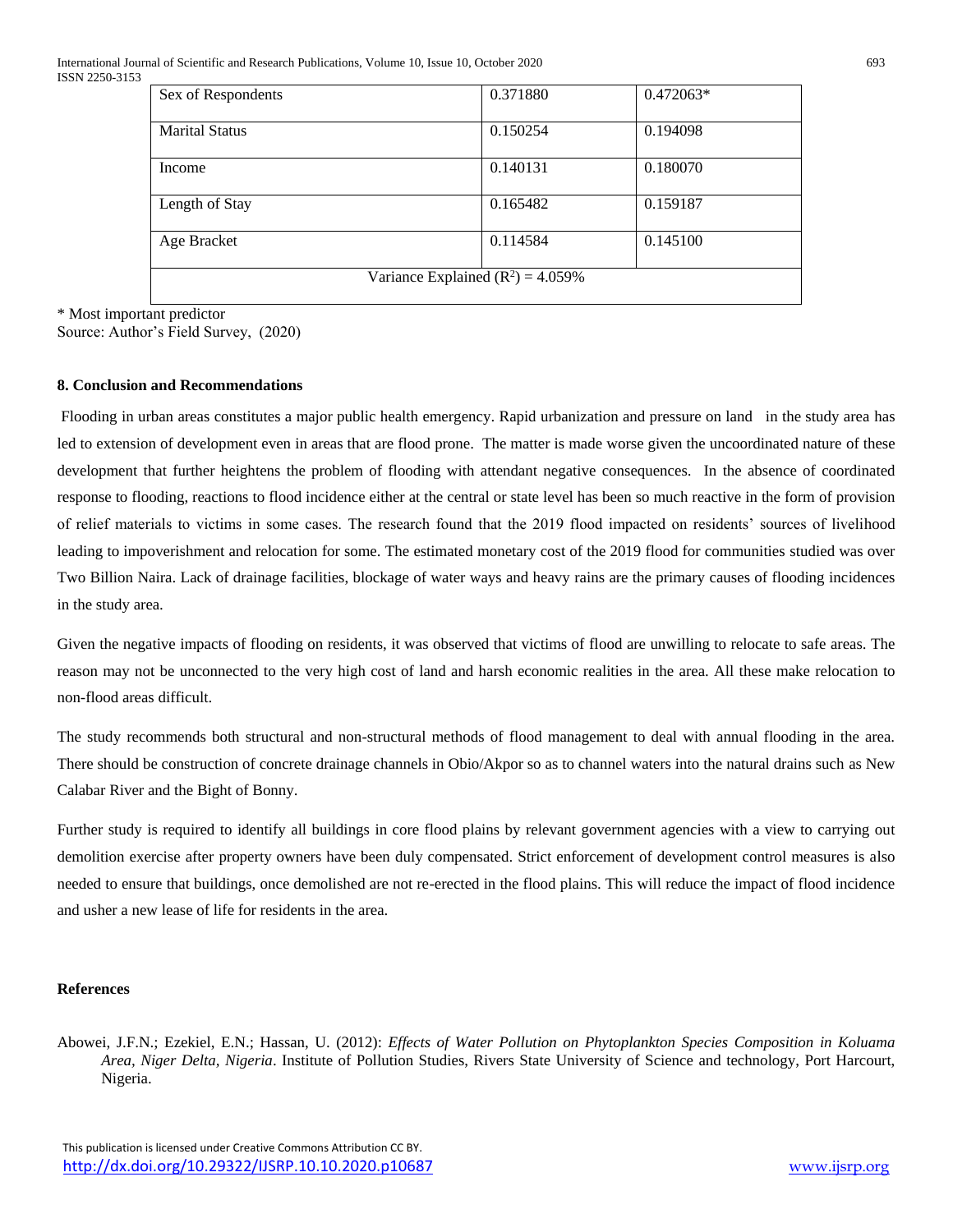International Journal of Scientific and Research Publications, Volume 10, Issue 10, October 2020 694 ISSN 2250-3153

Ayo, V. O., Obafemi, A.; and Ogoro, M (2017) Mapping Land Cover Determinants of Malaria in Obio-Akpor Local Government Area of Rivers StateNigeria. *Journal of humanities and social Science*. Vol. 22, Issue 6, vr 1 (June, 2017) pp 1-6 e – ISSN: 2279-0837, p – ISSN: 2279-0845.

Bakinsale, R.P. (1966): *Land, Air and Ocean*, Gerald Duckworth and Co. Ltd London.

- Balogun J.O. (2012*) Socio-Economic Impact of Niger River Dredging at Lokoja*. A PhD Proposal presented at geography Department, UniAbuja, Nigeria.
- Bariweni, P.A., Tawari, C.C and Abowei, J.F.N. (2012) Some Environmental Effects of Flooding in the Niger Delta Region of Nigeria*. International Journal of Fisheries and Aquatic Sciences.* 1 (1): 35-36.

Castle, S. (2003). Towards a sociology of forced migration and social transformation. Sociology. *SAGE journals.* http://doi.org/10.1177/0038038503037001384

Chisolm, M. (1979) *Rural Settlement and Land use: An Essay in Location*. Hutchinson and Co. (Publisher) Ltd. London.

Cook, T.D and Campbell, D.T. (1979), *Quasi Experimentation; Design and Analysis Issue for Field Settings*. Chicago: RandMcNally.

Eastmond, m. (2015). *International Encyclopaedia of the social and behavioural sciences*. Second edition.

- Egwuogu, C.C.; Okeke, H. U., Emenike, H.I.; and Abayomi, T.A. (2016) Rainwater Quality Assessment in Obio-Akpor Local Government Area of Rivers State, Nigeria. *International Journal of Science and Technology*, Vol. 5 No 8 August 2016. ISSN: 2049-7318.
- Ejizu, A.N., Eri, E.E., Oyedirin, R., and Malizu, L.O. (2014). Integrated Water Resources Management for Economic Development at Watershed level. *Proceedings of the 2nd International Conference on Flood and Erosion Prevention, Protection and Mitigation*. Sodave Classic Publication, Port Harcourt, Nigeria. ISBN 9788068663. P. 72.
- Ekanem, E.J., Kopada, M. and Musa, L. (2014) Community Participation in Flood Disaster Management: A Function Strategy for Vulnerable Communities*. Proceedings of the 2nd International Conference on Flood and Erosion Prevention, Protection and Mitigation*. Sodave Classic Publication, Port Harcourt, Nigeria. ISBN 9788068663. P. 131.
- Eludoyin, O.S., Wokocha, C.C., and Ayolacha, G. (2011) GIS Assessment of Land Use and Land cover changes in Obio/Akpor LGA, Rivers State, Nigeria. *Research Journal of Environment and Earth sciencs.* 3 (4): 307-313, 2011. ISSN: 2041-0492.

Faniran, A. and Jeje, I.K. (1983) *Humid Tropical Geomorphology*. Longman Group Ltd. London.

- Fubara, D.M.J. (2014) River Hydrodynamics and Sea Level Monitoring for Flood Impact Control in Niger Delta*. Proceedings of the 2 nd International Conference on Flood and Erosion Prevention, Protection and Mitigation*. Sodave Classic Publication, Port Harcourt, Nigeria. ISBN 9788068663. P. 1.
- Gobo, A.E., and Abam, T.K.S. (2014), Post Impact Assessment (PIA) of the 2012 Flooding in some Communities in Rivers State, Nigeria. *Proceedings of the 2nd International Conference on Flood and Erosion Prevention, Protection and Mitigation*. Sodave Classic Publication, Port Harcourt, Nigeria. ISBN 9788068663. P. 229.
- Ikiriko, O.K., Imegi, T.M. (2014), Urbanisation and Flood Risk Implication for Coping in Coastal Zone. *Proceedings of the 2nd International Conference on Flood and Erosion Prevention, Protection and Mitigation*. Sodave Classic Publication, Port Harcourt, Nigeria. ISBN 9788068663. P. 259.
- Kakulu, I. I. and Brisibe, W. G. (2014). Increasing Flood Resilience in Buildings Through Adaptable Design: Learning from the Bayelsa Experience. *Proceedings of the 2nd International Conference on Flood and Erosion Prevention, Protection and Mitigation*. Sodave Classic Publication, Port Harcourt, Nigeria. ISBN 9788068663. P.336.
- Kish, L. (1965) *Survey Sampling*, New York: John Wiley & Sons, Inc.
- Ladan, B. (1998). *Application of Satelite remote sensing in Terrah Analysis and Flood plain delineation. A case study of Skoto-Rima System*. A Master Degree Thesis Submitted to the Department of Geography, Federal University of Technology, Minna, Nigeria.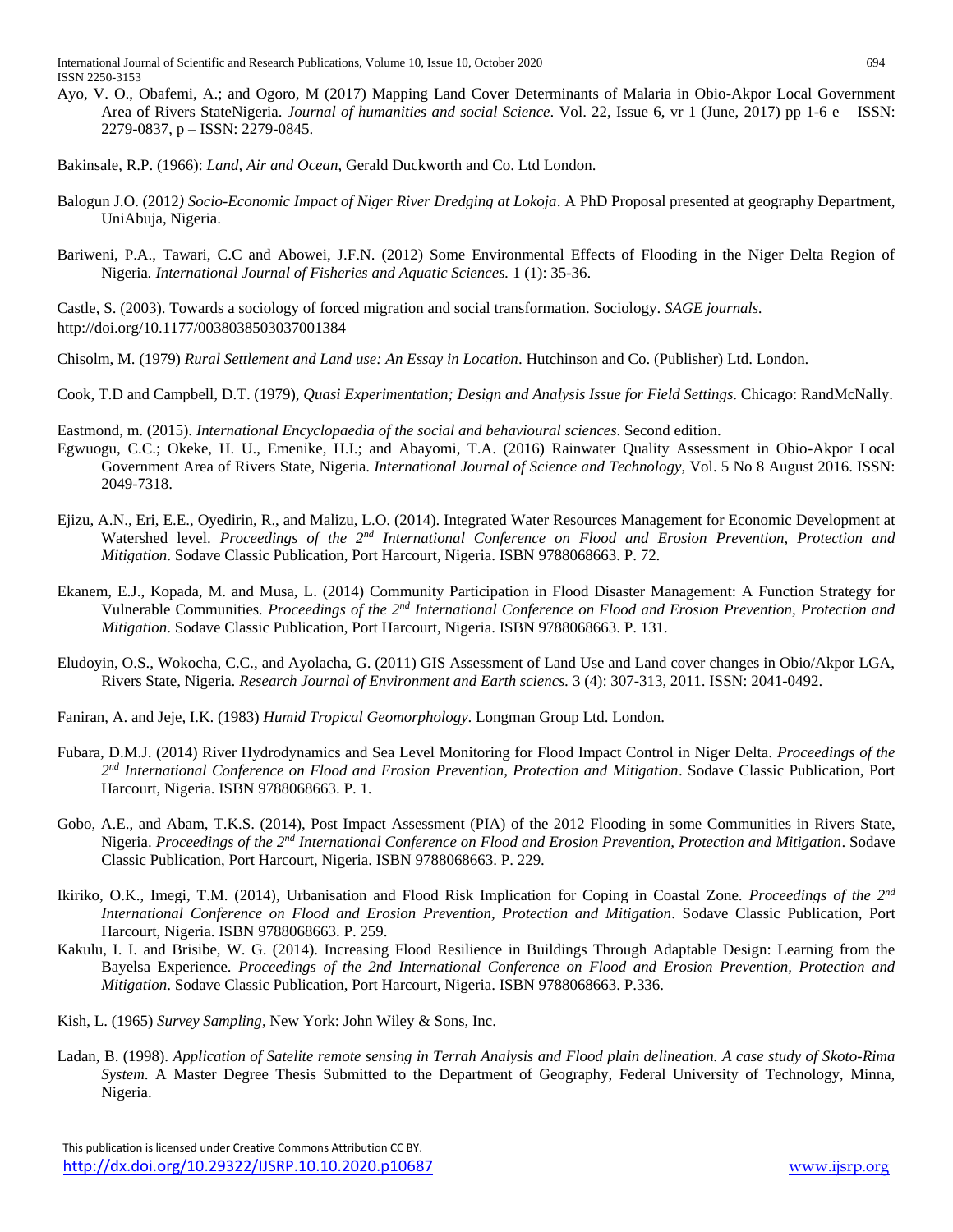International Journal of Scientific and Research Publications, Volume 10, Issue 10, October 2020 695 ISSN 2250-3153

- Lekan, O. (2014) Integrated Flood Management and Mitigation Options for Nigeria. *Proceedings of the 2nd International Conference on Flood and Erosion Prevention, Protection and Mitigation*. Sodave Classic Production, Port Harcourt, Nigeria. ISBN: 9788068663. PP. 19.
- Mamman, A.B.; Oyebanji, J.O and S.W. Peters (2000). *Nigeria a people United a future assured (Survey of State)* Vol. 2 Gabumo Publishing Co. Ltd Calabar Nigeria.
- Obinna, V.C.; Gobo, A.E.; and Obinna, R.O. (2014) Socio-Economic and Health Impacts of the 2012 Flooding in parts of the Niger Delta and Policy Implication. *Proceedings of the 2nd International Conference on Flood and Erosion Prevention, Protection and Mitigation*. Sodave Classic Publication, Port Harcourt, Nigeria. ISBN 9788068663. P. 323.

Obinna, V.C.; Weje, I.I.; and Eli, Z.E. (2018) Perennial Flooding and Coping Strategies of

Residents along Taylor Creek Channel in the Niger Delta Region, Nigeria .The International Journal of Humanities & Social Studies Issn 2321 - 9203 Vol 6 Issue 10 pp 169-177 October, 2018. Available at: www.theijhss.com

Oyebande, L. (2014) Integrated Flood Management and Mitigation Options for Nigeria. *Proceedings of the 2nd International Conference on Flood and Erosion Prevention, Protection and Mitigation*. Sodave Classic Publication, Port Harcourt, Nigeria. ISBN 9788068663. P. 19-23.

- Piguet, E (2017). *Routledge Handbook of Environmental Displacement and Migration*. Routledge, Taylor and Francis Group, London and Newyork. ISBN 978-1-138-19446-5. PP. 21-24
- Robinson, H. (1979) *Morphology and Landscape*. University Tutorial Press Limited. London.
- Wokocha, C.C, and Omenihu, E.R. (2015) Land Resources Appraisal and Managements Activities using remote sensing techniques: Case study of Akpor Town, Rivers State. *Journal of Environment and Earth Science*. ISSN: 224-3215.

# **APPENDIX 1**

# **COST OF DAMAGES SUFFERED BY RESPONDENTS IN MONETARY TERMS (ESTIMATED)**

| $H/H$ No | <b>Type of Damage</b> | <b>Extent of Damage</b> | Unit $Cost(\mathbb{H})$ |
|----------|-----------------------|-------------------------|-------------------------|
|          | Cracked walls         | !2sqm                   | 24,000                  |
|          | Painting/wall papers  | $2$ sqm                 | 12,000                  |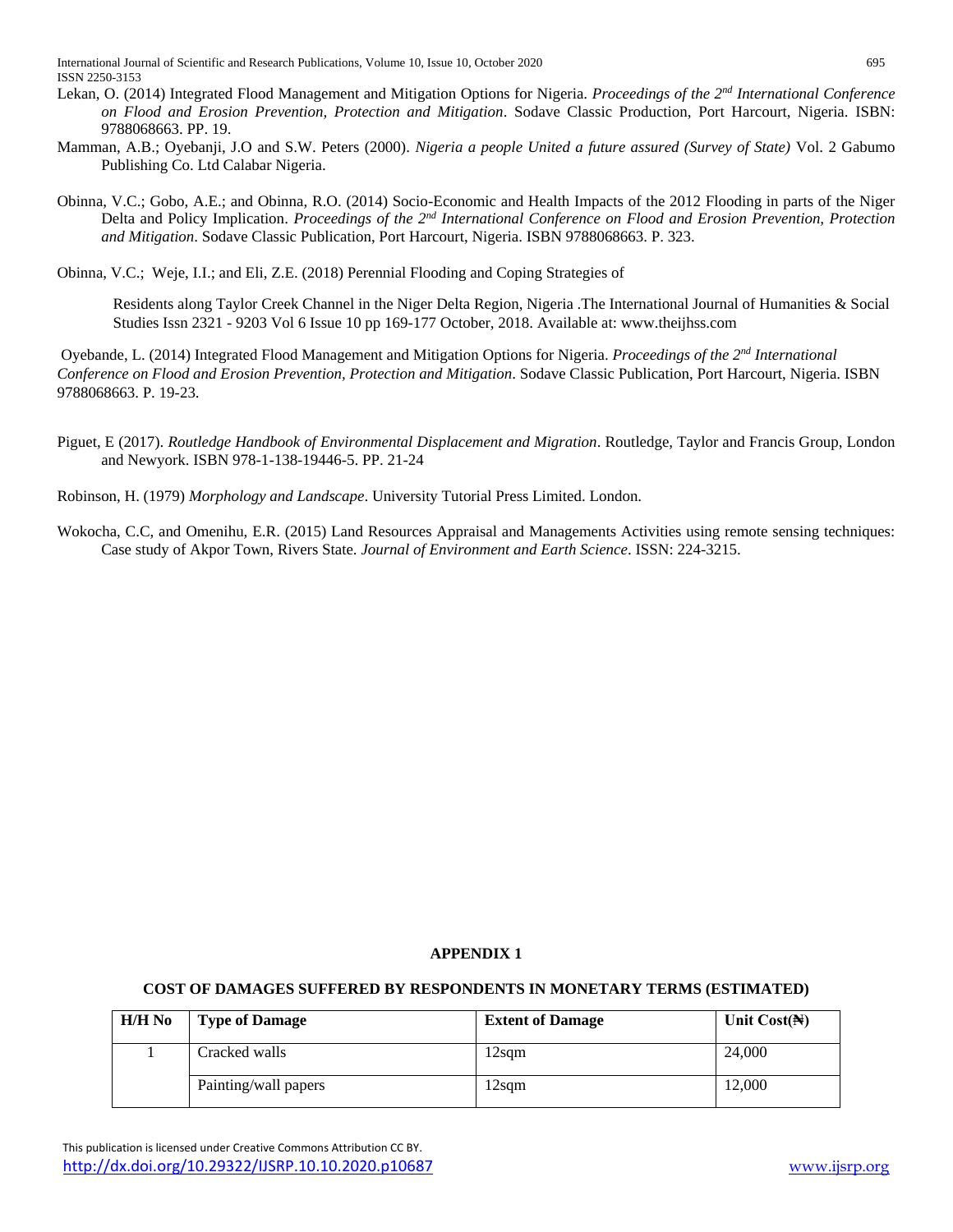| $\overline{2}$ | Cracked walls                      | 9sqm                | 18,000      |
|----------------|------------------------------------|---------------------|-------------|
|                | Personal belongings (Clothes etc.) | 5 shirts            | 15,000      |
| 3              | Cracked walls                      | 16sqm               | 32,000      |
|                | Painting/wall papers               | 16sqm               | 16,000      |
| $\overline{4}$ | Cracked walls                      | 32sqm               | 64,000      |
|                | Painting/wall papers               | 32sqm               | 32,000      |
| $\overline{5}$ | Vehicle damage                     | Exhaust pipe        | 20,000      |
| 6              | Cracked walls                      | 24sqm               | 48,000      |
|                | Personal belongings (Clothes etc.) | 6 dresses           | 24,000      |
|                | Painting/wall papers               | 24sqm               | 24,000      |
|                | Cleaning                           | $120$ sqm           | 36,000      |
| $\overline{7}$ | Vehicle damage                     | 4 tyres             | 60,000      |
| 8              | Cracked walls                      | 24sqm               | 48,000      |
|                | Road Damage                        | $1 \text{ km}$      | 400,000,000 |
| 9              | Cracked walls                      | 36sqm               | 72,000      |
|                | Painting/wall papers               | 36sqm               | 36,000      |
| 10             | Vehicle damage                     | Shaft               | 20,000      |
| 11             | Livestock                          | 30 birds            | 90,000      |
| 12             | Cracked walls                      | 30sqm               | 60,000      |
|                | Painting/wall papers               | 30sqm               | 30,000      |
| 13             | Cracked walls                      | 42sqm               | 82,000      |
|                | Road Damage                        | 1 km                | 400,000,000 |
| 14             | Cracked walls                      | 26sqm               | 52,000      |
|                | Personal belongings (Clothes etc.) | 3 pairs of shoes    | 12,000      |
| 15             | Cracked walls                      | 42sqm               | 84,000      |
| 16             | Cracked walls                      | 30sqm               | 60,000      |
|                | Painting/wall papers               | 30sqm               | 30,000      |
| $17\,$         | Vehicle damage                     | 2 tyre              | 30,000      |
| 18             | Cracked walls                      | 40sqm               | 80,000      |
| 19             | Cracked walls                      | $\overline{3}$ 2sqm | 64,000      |
|                | Painting/wall papers               | 32sqm               | 32,000      |
| 20             | Cracked walls                      | 56sqm               | 112,000     |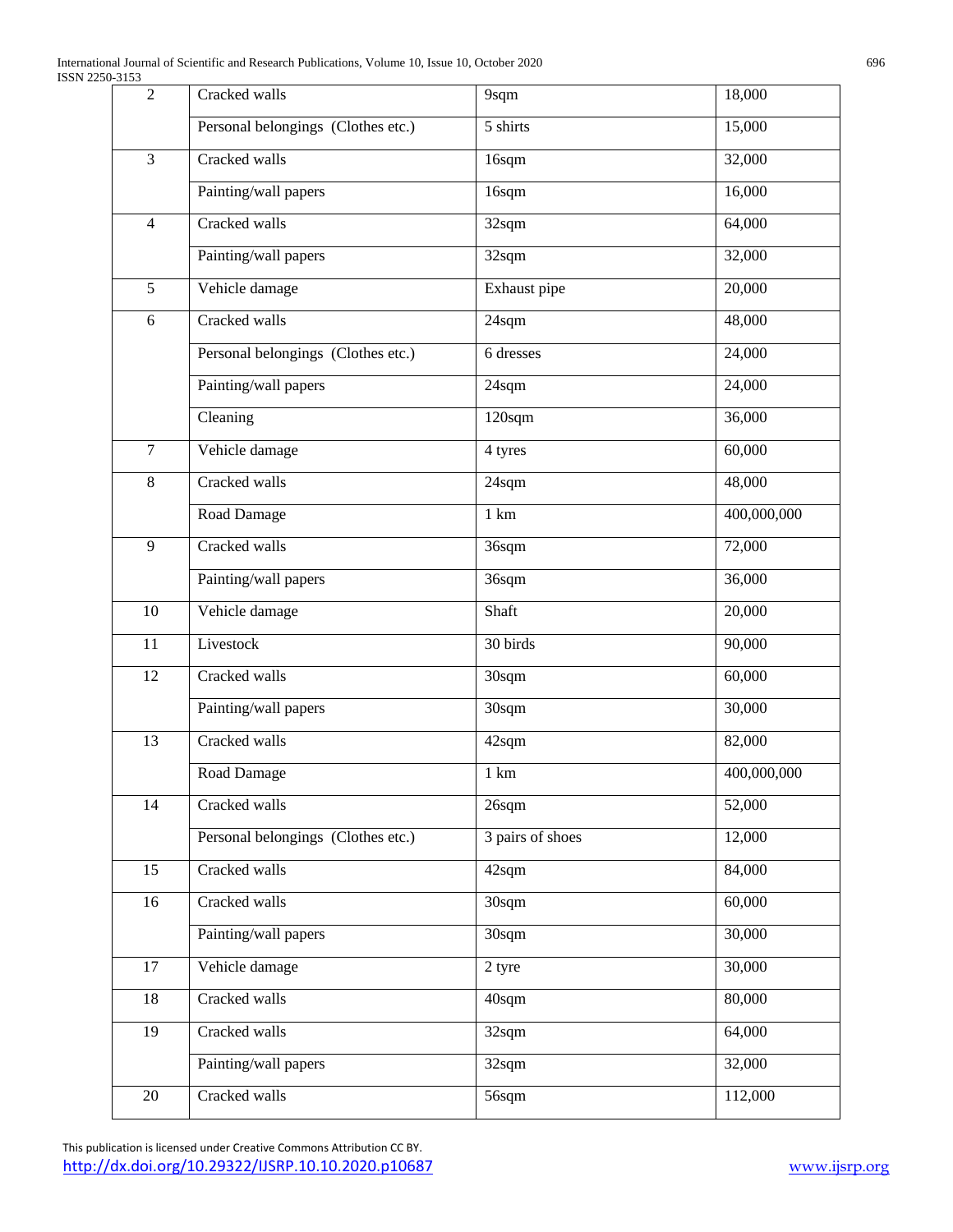|    | Personal belongings (Clothes etc.) | 3 trousers           | 9,000       |
|----|------------------------------------|----------------------|-------------|
| 21 | Livestock                          | 20 birds             | 60,000      |
|    | Road Damage                        | $1.5 \text{ km}$     | 600,000,000 |
| 22 | Cracked walls                      | 36sqm                | 72,000      |
| 23 | Vehicle damage                     | Exhaust pipe         | 20,000      |
| 24 | Livestock                          | 35 birds             | 105,000     |
| 25 | Cracked walls                      | 62sqm                | 124,000     |
| 26 | Painting/wall papers               | 52sqm                | 104,000     |
| 27 | Cracked walls                      | 48sqm                | 96,000      |
| 28 | Cracked walls                      | 52sqm                | 104,000     |
|    | Personal belongings (Clothes etc.) | 2 shirts             | 6,000       |
|    |                                    | 4 trousers           | 12,000      |
| 29 | Painting/wall papers               | 82sqm                | 82,000      |
| 30 | Cracked walls                      | 42sqm                | 84,000      |
| 31 | Personal belongings (Clothes etc.) | 15 children clothes  | 30,000      |
|    | Painting/wall papers               | 46sqm                | 46,000      |
| 32 | Cracked walls                      | $102$ sqm            | 204,000     |
| 33 | Cracked walls                      | 82sqm                | 164,000     |
| 34 | Vehicle damage                     | $\frac{1}{2}$ engine | 200,000     |
|    | Road Damage                        | 2 km                 | 800,000     |
| 35 | Cracked walls                      | 60sqm                | 120,000     |
|    | Painting/wall papers               | 60sqm                | 60,000      |
| 36 | Livestock                          | 52 birds             | 156,000     |
|    | Painting/wall papers               | 46sqm                | 46,000      |
| 38 | Personal belongings (Clothes etc.) | $\overline{2}$ shoes | 6,000       |
|    |                                    | 5 dresses            | 20,000      |
| 39 | Livestock                          | 18 birds             | 54,000      |
|    | Painting/wall papers               | 56sqm                | 56,000      |
| 40 | Personal belongings (Clothes etc.) | 6 dresses            | 18,000      |
|    | Painting/wall papers               | 78sqm                | 78,000      |
| 41 | Vehicle damage                     | Exhaust pipe         | 20,000      |
|    |                                    | 4 tyres              | 60,000      |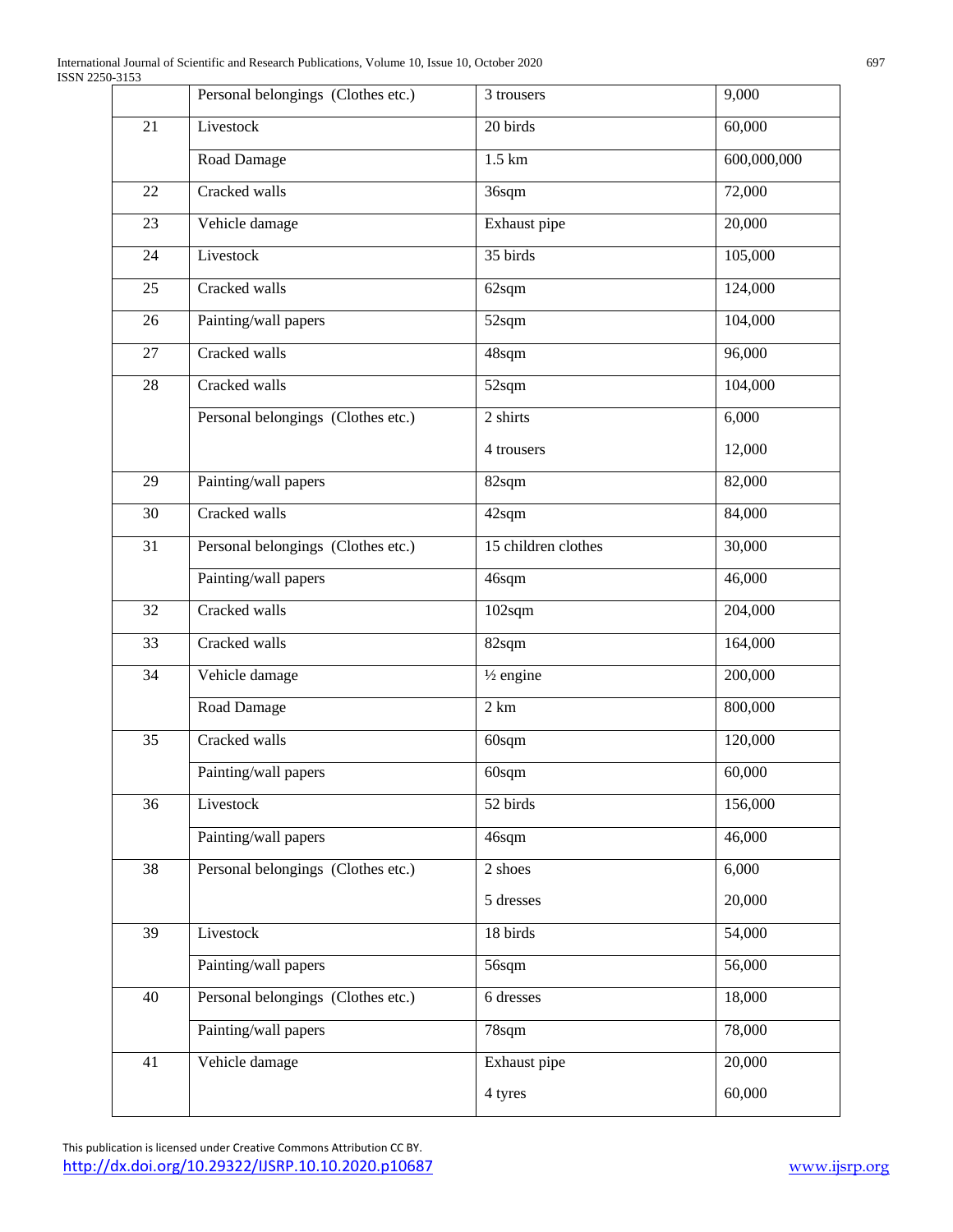| 42 | Floor tiles/floor damage           | 52sqm                | 208,000 |
|----|------------------------------------|----------------------|---------|
| 43 | Livestock                          | 52 birds             | 156,000 |
| 44 | Floor tiles/floor damage           | 68sqm                | 272,000 |
| 45 | Personal belongings (Clothes etc.) | 6 shirts             | 18,000  |
|    |                                    | 2 trousers           | 6,000   |
|    |                                    | 2 shoes              | 8,000   |
|    | Farm/Crops                         | Crops on 900sqm      | 450,000 |
| 46 | Electronics                        | $32"$ LG TV          | 70,000  |
|    | Septic tank collapse               | 18m <sup>3</sup>     | 180,000 |
| 47 | Personal belongings (Clothes etc.) | 4 shirts             | 12,000  |
|    |                                    | 6 dresses            | 18,000  |
|    | Floor tiles/floor damage           | 42sqm                | 168,000 |
| 48 | Electronics                        | LG sound system      | 80,000  |
| 49 | Electronics                        | Samsung sound system | 80,000  |
| 50 | Personal belongings (Clothes etc.) | 3 shirts             | 9,000   |
|    |                                    | 2 shoes              | 8,000   |
|    | Floor tiles/floor damage           | 32sqm                | 128,000 |
| 51 | Electronics                        | 43" Hisense TV       | 120,000 |
| 52 | Cracked walls                      | 62sqm                | 124,000 |
|    | Farm/Crops                         | Crops on 450sqm      | 225,000 |
| 53 | Vehicle damage                     | 4 tyre               | 60,000  |
| 54 | Electronics                        | 32" LG TV            | 70,000  |
|    | Floor tiles/floor damage           | 62sqm                | 248,000 |
| 55 | Electronics                        | 32" LG TV            | 70,000  |
|    |                                    | LG sound system      | 80,000  |
| 56 | Electronics                        | HP laptop            | 120,000 |
| 57 | Electronics                        | Samsung TV 32"       | 70,000  |
|    | Floor tiles/floor damage           | 46sqm                | 184,000 |
| 58 | Electronics                        | $32"$ TV             | 70,000  |
| 59 | Personal belongings (Clothes etc.) | 2 shoes              | 8,000   |
|    |                                    | 3 dresses            | 9,000   |
| 60 | Electronics                        | 43" TV               | 120,000 |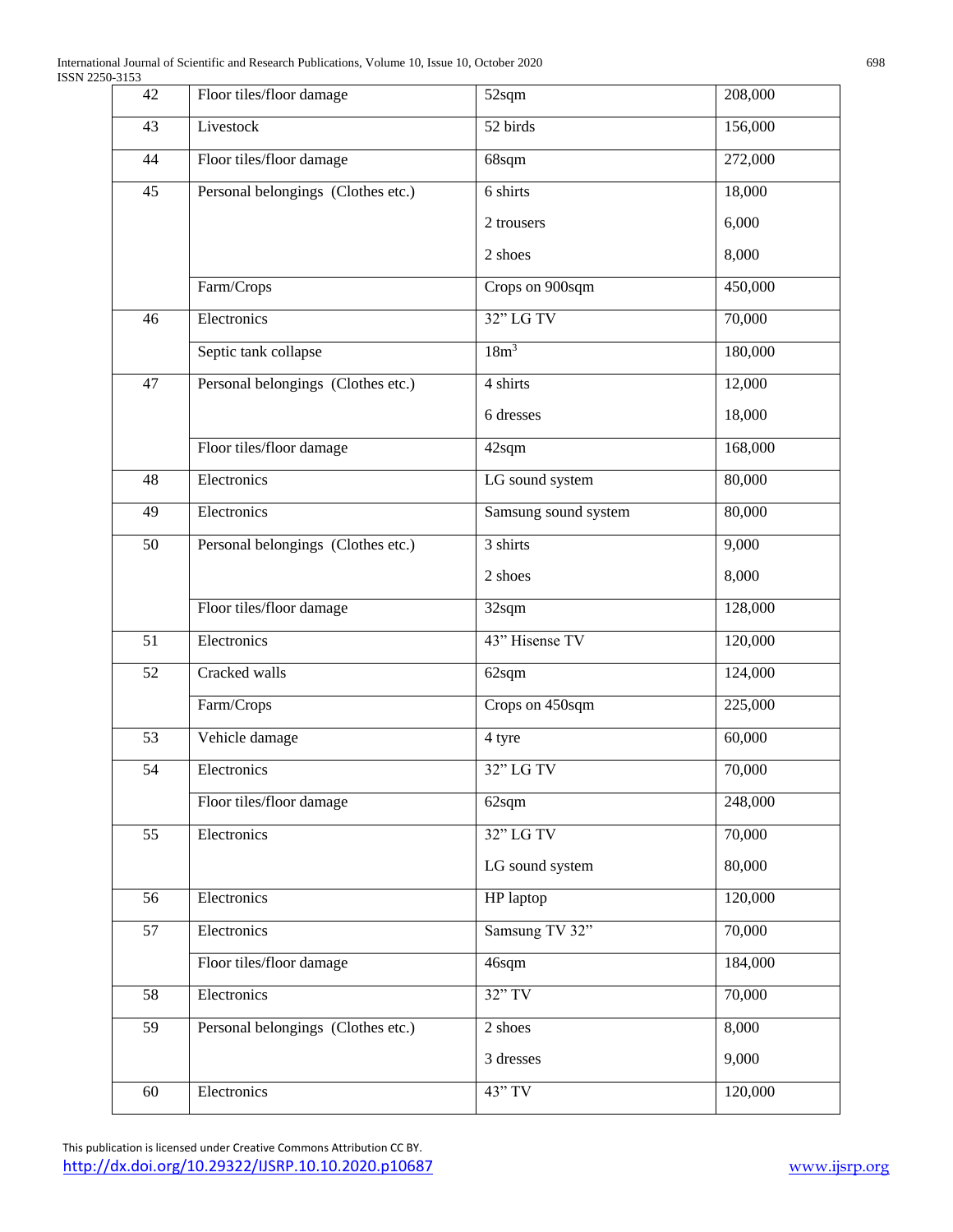| 61 | Electronics                        | 32" TV                 | 70,000      |
|----|------------------------------------|------------------------|-------------|
|    |                                    | Sound system           | 80,000      |
| 62 | Floor tiles/floor damage           | 68sqm                  | 272,000     |
|    | Septic tank collapse               | 36m <sup>3</sup>       | 360,000     |
| 63 | Electronics                        | $43'$ TV               | 120,000     |
| 64 | Floor tiles/floor damage           | 56sqm                  | 124,000     |
| 65 | Cracked walls                      | 102sqm                 | 204,000     |
| 66 | Electronics                        | $32"$ TV               | 70,000      |
| 67 | Cracked walls                      | 82sqm                  | 164,000     |
|    | Floor tiles/floor damage           | 46sqm                  | 184,000     |
| 68 | Electronics                        | $32"$ TV               | 70,000      |
| 69 | Electronics                        | 43' TV                 | 120,000     |
| 70 | Electronics                        | $32"$ TV               | 70,000      |
|    |                                    | Sound system           | 80,000      |
| 72 | Cracked walls                      | 74sqm                  | 148,000     |
| 73 | Electronics                        | $32"$ TV               | 70,000      |
| 74 | Floor tiles/floor damage           | 68sqm                  | 272,000     |
| 75 | Cracked walls                      | 108sqm                 | 216,000     |
|    | Road Damage                        | 1.8km                  | 720,000,000 |
| 76 | Electronics                        | Infinix8 S5 phone      | 60,000      |
| 79 | Cracked walls                      | 42sqm                  | 84,000      |
|    | Farm/Crops                         | Crops on 450sqm0f land | 225,000     |
| 80 | Personal belongings (Clothes etc.) | 8 children clothes     | 16,000      |
|    | Farm/Crops                         | Crops on 900sqm land   | 450,000     |
| 81 | Cracked walls                      | 48sqm                  | 96,000      |
|    | Floor tiles/floor damage           | 26sqm                  | 104,000     |
|    | Farm/Crops                         | Crops on 450sqm land   | 225,000     |
| 82 | Personal belongings (Clothes etc.) | 3 dresses              | 9,000       |
|    |                                    | 2 shoes                | 8,000       |
| 83 | Cracked walls                      | 72sqm                  | 144,000     |
|    | Farm/Crops                         | Crops on 900sqm land   | 450,000     |
| 84 | Electronics                        | $32"$ TV               | 70,000      |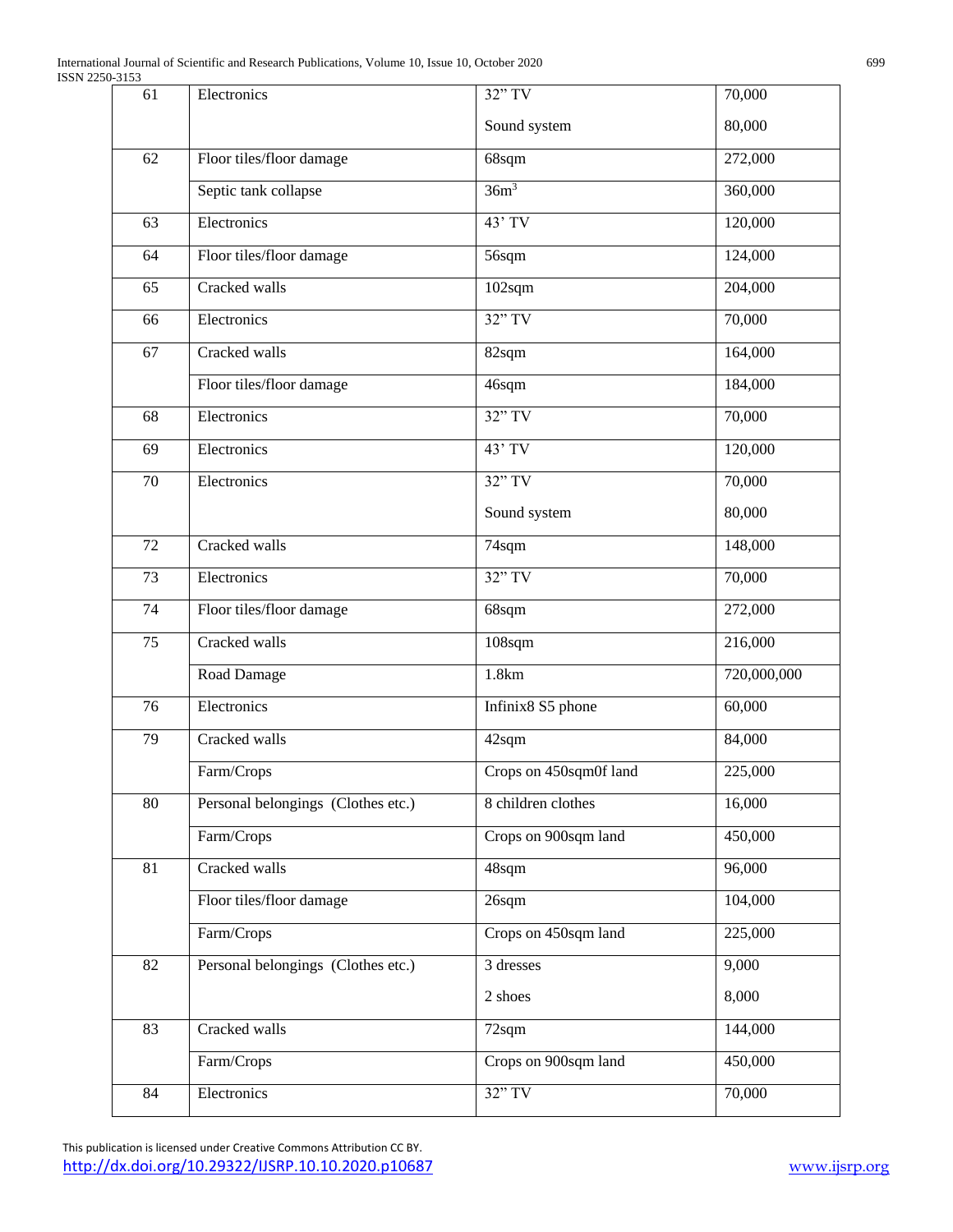| 85              | Electronics                        | Itel P6 phone            | 35,000      |
|-----------------|------------------------------------|--------------------------|-------------|
| 86              | Cracked walls                      | 46sqm                    | 92,000      |
|                 | Shop and goods                     | 2 bags of rice           | 36,000      |
|                 |                                    | 1 bag of beans           | 50,000      |
|                 |                                    | 6 basins of garri        | 30,000      |
| 87              | Electronics                        | HP laptop                | 120,000     |
|                 | Floor tiles/floor damage           | 42sqm                    | 168,000     |
| 88              | Cracked walls                      | 54sqm                    | 108,000     |
|                 | Farm/Crops                         | Crops on 120sqm land     | 600,000     |
| 89              | Personal belongings (Clothes etc.) | Rolex watch              | 6,000       |
|                 |                                    | 2 shirts                 | 6,000       |
|                 |                                    | 1 trousers               | 3,000       |
|                 | Floor tiles/floor damage           | 62sqm                    | 248,000     |
|                 | Farm/Crops                         | Crops 450sqm land        | 225,000     |
|                 | Evacuation                         | To and Fro               | 40,000      |
| 90              | Electronics                        | $32"$ TV                 | 70,000      |
| 91              | Cracked walls                      | 96sqm                    | 192,000     |
|                 | Farm/Crops                         | Crops on 900sqm land     | 450,000     |
| 92              | Electronics                        | $32"$ TV                 | 70,000      |
| 93              | Cracked walls                      | 42sqm                    | 84,000      |
|                 | Floor tiles/floor damage           | $28$ sqm                 | 112,000     |
|                 | Furniture                          | Set of upholstery chairs | 300,000     |
| 94              | Electronics                        | 43" TV                   | 120,000     |
| 95              | Electronics                        | $32"$ TV                 | 70,000      |
|                 | Furniture                          | Waldrope                 | 50,000      |
| $\overline{96}$ | Cracked walls                      | 64sqm                    | 128,000     |
|                 | Floor tiles/floor damage           | 42sqm                    | 168,000     |
|                 | Road Damage                        | 1.2km                    | 480,000,000 |
| 97              | Cracked walls                      | 68sqm                    | 136,000     |
|                 | Farm/Crops                         | Crops on 450sqm land     | 225,000     |
| 98              | Electronics                        | 32" TV                   | 70,000      |
| 99              | Electronics                        | 43" TV                   | 120,000     |
|                 |                                    |                          |             |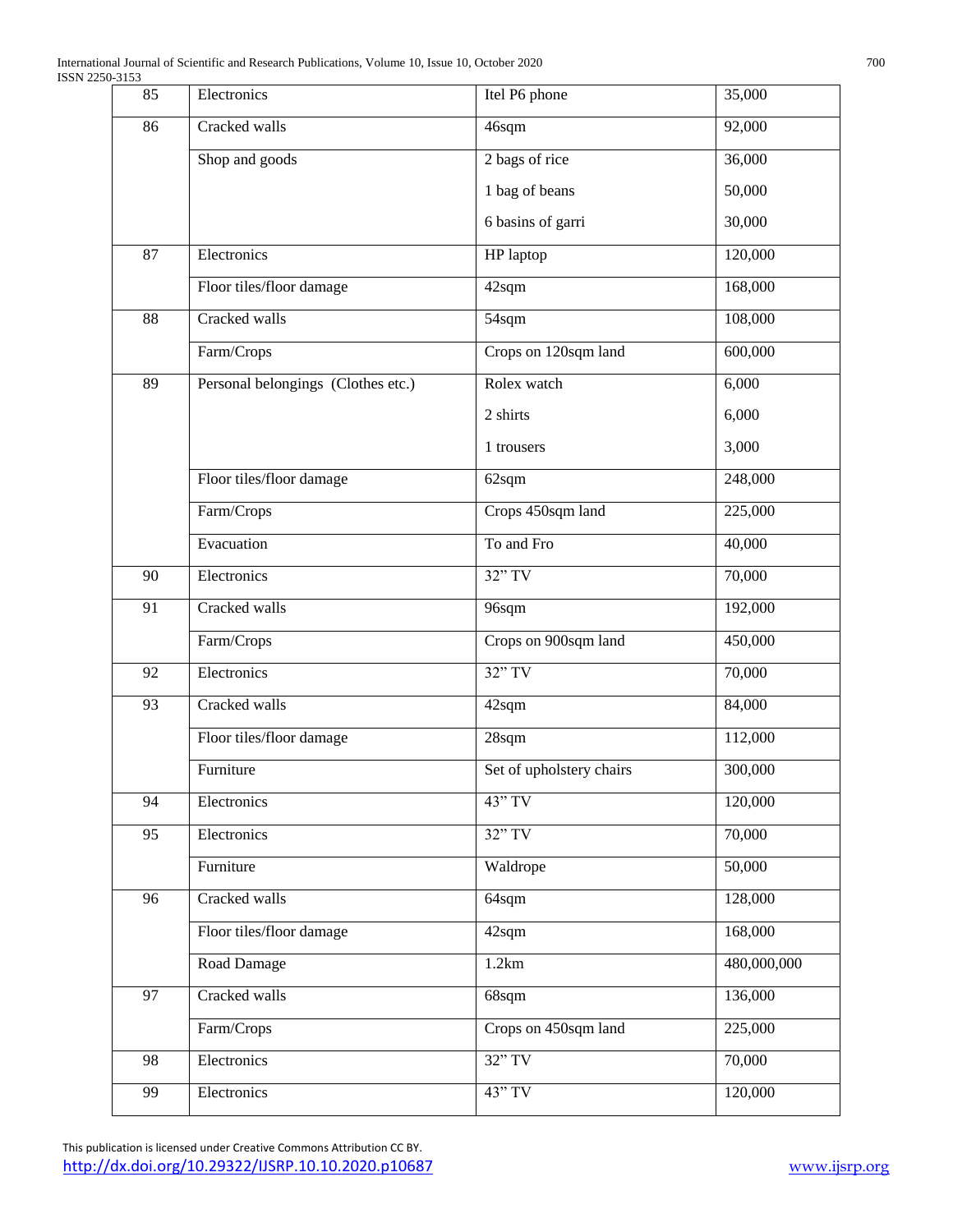| 100              | Cracked walls            | 96sqm                       | 192,000 |
|------------------|--------------------------|-----------------------------|---------|
|                  | Farm/Crops               | Crops on 600sqm land        | 300,000 |
| 101              | Electronics              | $32"$ TV                    | 70,000  |
|                  | Evacuation               | To and Fro                  | 40,000  |
| 102              | Electronics              | To and Fro                  | 40,000  |
|                  | Shop and goods           | Biscuit & Indomie (Cartons) | 10,000  |
| 103              | Cracked walls            | 94sqm                       | 188,000 |
|                  | Floor tiles/floor damage | 54sqm                       | 216,000 |
| 104              | Cracked walls            | 78sqm                       | 156,000 |
|                  | Floor tiles/floor damage | 42sqm                       | 164,000 |
| 105              | Electronics              | $32"$ TV                    | 70,000  |
| 106              | Electronics              | 43" TV                      | 120,000 |
|                  | Fence                    | 36sqm                       | 72,000  |
| 107              | Cracked walls            | 64sqm                       | 128,000 |
|                  | Floor tiles/floor damage | 36sqm                       | 144,000 |
|                  | Evacuation               | To and fro                  | 40,000  |
| 108              | Electronics              | 43" TV                      | 120,000 |
| 109              | Shop and goods           | 4 bags of rice              | 144,000 |
|                  |                          | 1 bag of beans              | 50,000  |
|                  |                          | 5 basins of garri           | 25,000  |
| 110              | Cracked walls            | 52sqm                       | 104,000 |
|                  | Farm/Crops               | Crops on 750sqm of land     | 360,000 |
| 111              | Electronics              | 43" TV                      | 120,000 |
| 112              | Floor tiles/floor damage | 24sqm                       | 96,000  |
| 113              | Farm/Crops               | Crops on 900sqm of land     | 450,000 |
| 114              | Electronics              | 32" TV                      | 70,000  |
| $\overline{115}$ | Floor tiles/floor damage | 54sqm                       | 216,000 |
| 116              | Cracked walls            | 68sqm                       | 136,000 |
|                  | Shop and goods           | 30 shirts                   | 90,000  |
|                  |                          | 20 trousers                 | 60,000  |
|                  | Evacuation               | To and fro                  | 40,000  |
|                  | Cleaning                 | 2 bedroom flat              | 10,000  |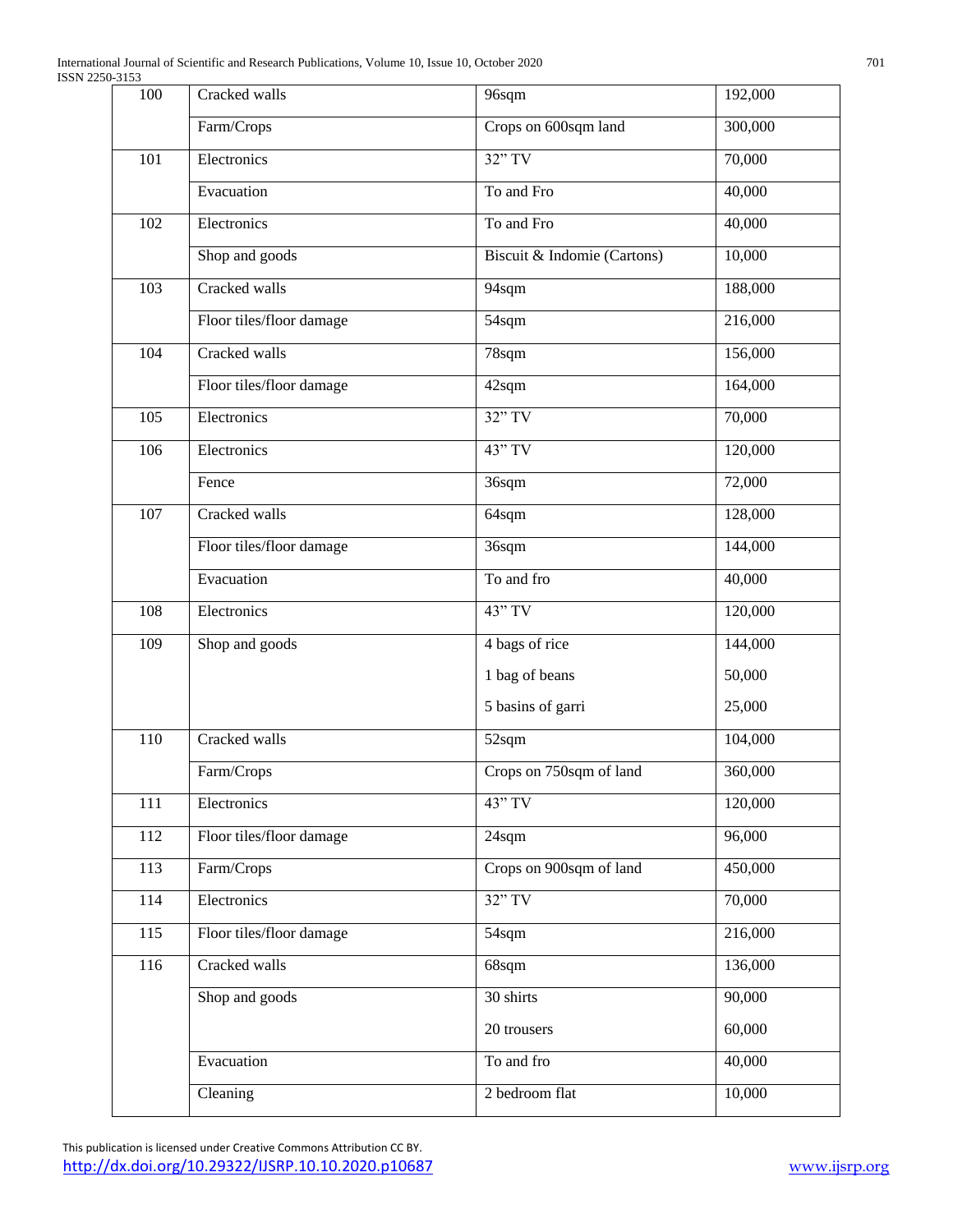| 117 | Electronics              | 32" TV              | 70,000  |
|-----|--------------------------|---------------------|---------|
|     | <b>Books</b>             | 5 textbooks         | 10,000  |
| 118 | Cracked walls            | 45sqm               | 90,000  |
|     | Shop and goods           | 2 bags of rice      | 72,000  |
|     |                          | 1 bag of beans      | 50,000  |
| 119 | Electronics              | $32"$ TV            | 70,000  |
| 120 | Cracked walls            | 32sqm               | 64,000  |
| 121 | Floor tiles/floor damage | 34sqm               | 128,000 |
|     | Shop and goods           | Goods worth 100,000 | 100,000 |
| 122 | Cracked walls            | 36sqm               | 72,000  |
|     | Food stuff               | 1/2 bag of rice     | 18,000  |
|     |                          | 1 basin of garri    | 5,000   |
| 123 | Vehicle damage           | 4 tyres             | 60,000  |
| 124 | Floor tiles/floor damage | 46sqm               | 184,000 |
| 125 | Cracked walls            | 62sqm               | 124,000 |
| 126 | Floor tiles/floor damage | 42sqm               | 168,000 |
| 127 | Cracked walls            | 54sqm               | 108,000 |
|     | Shop and goods           | Goods worth 80,000  | 80,000  |
| 128 | Borehole System damage   | 1.5HP sumo          | 40,000  |
| 129 | Cracked walls            | 42sqm               | 84,000  |
|     | Painting/wall papers     | 42sqm               | 42,000  |
|     | Shop and goods           | Goods worth 75,000  | 75,000  |
|     | Evacuation               | To and Fro          | 40,000  |
| 130 | Cracked walls            | 46sqm               | 92,000  |
|     | Farm/Crops               | Crops on 450sqm     | 225,000 |
| 131 | Borehole System damage   | 2HP sumo            | 50,000  |
| 132 | Vehicle damage           | 4 tyres             | 60,000  |
|     |                          | Exhaust pipe        | 20,000  |
| 133 | Cracked walls            | 46sqm               | 92,000  |
|     | Furniture                | Waldrope            | 50,000  |
| 134 | Cracked walls            | 82sqm               | 164,000 |
|     | Painting/wall papers     | 82sqm               | 82,000  |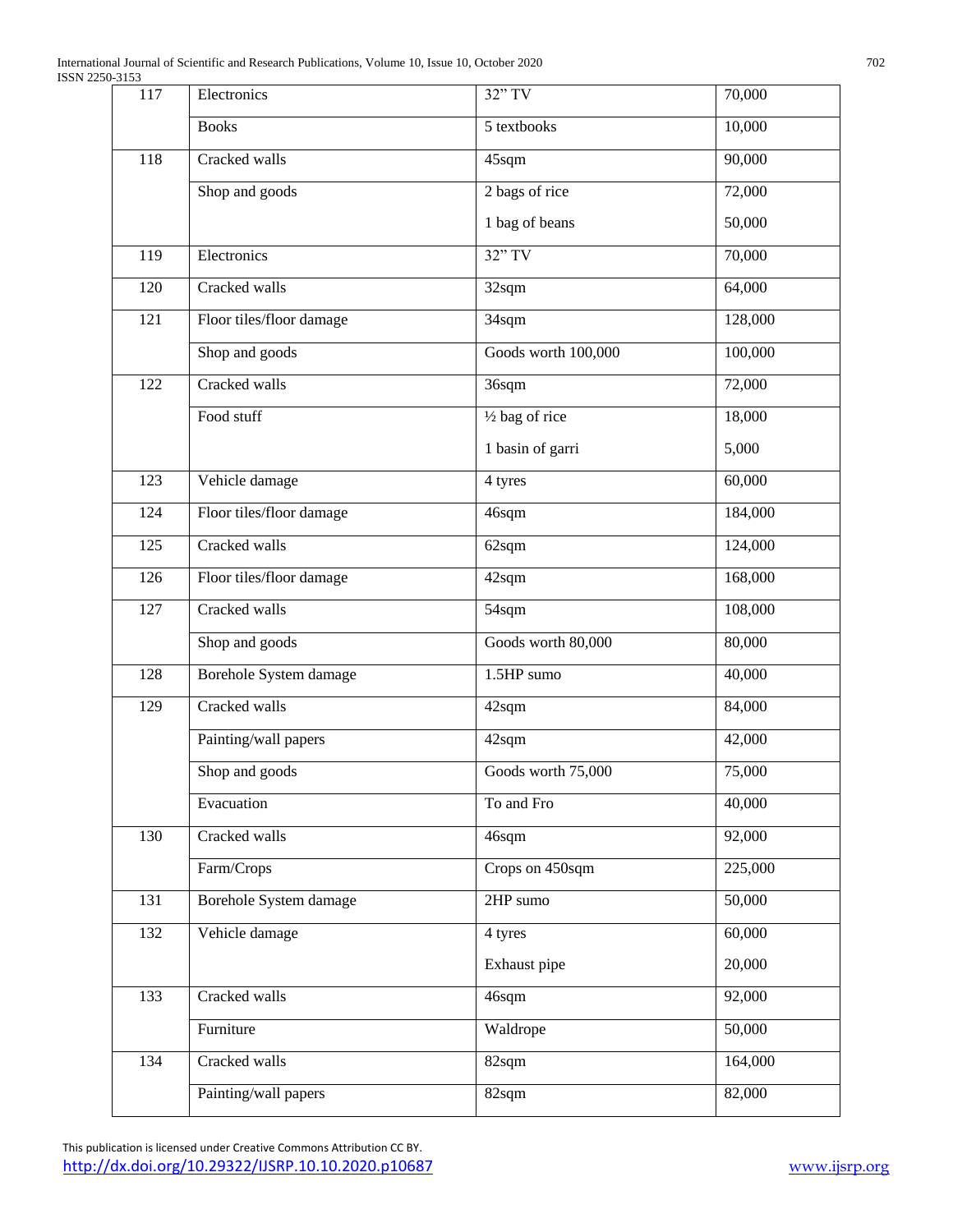| 135 | Borehole System damage             | 1.5 HP sumo          | 40,000  |
|-----|------------------------------------|----------------------|---------|
| 136 | Cracked walls                      | 64sqm                | 108,000 |
|     | <b>Books</b>                       | 8 textbooks          | 16,000  |
| 137 | Cracked walls                      | 62sqm                | 124,000 |
|     | Farm/Crops                         | Crops on 600sqm land | 300,000 |
| 138 | Cracked walls                      | 58sqm                | 116,000 |
|     | Painting/wall papers               | 58sqm                | 58,000  |
| 139 | Road Damage                        | 1.2km                | 560,000 |
| 140 | Cracked walls                      | $\overline{5}$ 4sqm  | 108,000 |
| 141 | Electronics                        | $32"$ TV             | 70,000  |
| 142 | Cracked walls                      | 58sqm                | 116,000 |
| 143 | Vehicle damage                     | 4 tyres              | 60,000  |
|     | Furniture                          | Upholstery set       | 250,000 |
| 144 | Cracked walls                      | 72sqm                | 144,000 |
|     | Farm/Crops                         | Crops on 900sqm land | 450,000 |
| 145 | Cracked walls                      | 62sqm                | 124,000 |
|     | Painting/wall papers               | 62sqm                | 62,000  |
|     | Food stuff                         | 1 bag of rice        | 36,000  |
|     |                                    | 4 rubbers of rice    | 4,000   |
|     |                                    | 1 basin of garri     | 5,000   |
|     | Evacuation                         | To and Fro           | 40,000  |
| 146 | Personal belongings (Clothes etc.) | 2 shirts             | 6,000   |
|     | Electronics                        | 32" TV               | 70,000  |
| 147 | Cracked walls                      | 92sqm                | 184,000 |
|     | Farm/Crops                         | Crops on 600sqm land | 300,000 |
| 148 | Cracked walls                      | 74sqm                | 148,000 |
|     | Electronics                        | 32" TV               | 70,000  |
| 149 | Borehole System damage             | 1HP sumo             | 35,000  |
| 150 | Cracked walls                      | 48sqm                | 96,000  |
|     | Electronics                        | $32'$ TV             | 70,000  |
| 151 | Borehole System damage             | 1HP sumo             | 35,000  |
| 152 | Cracked walls                      | 54sqm                | 108,000 |